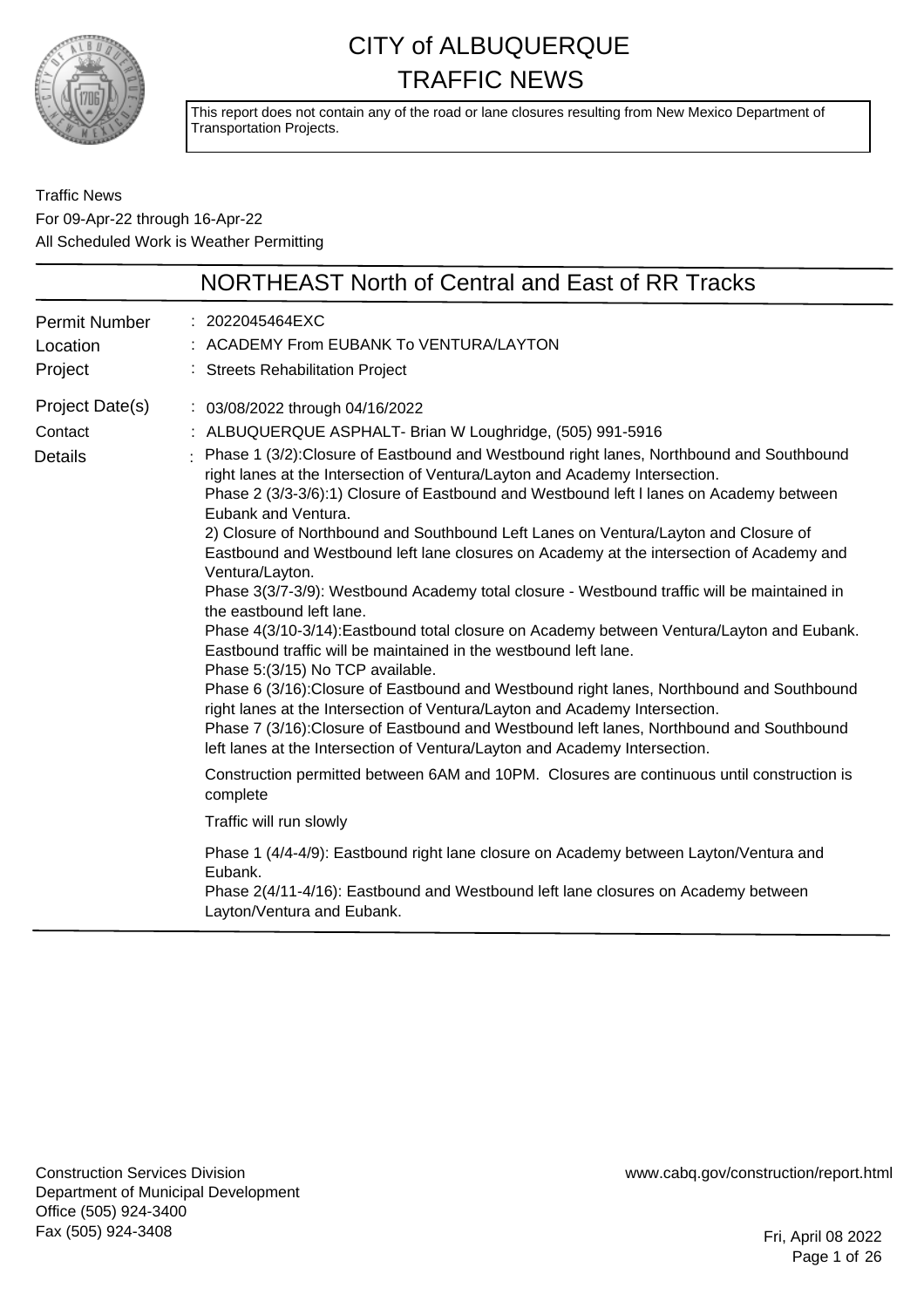

This report does not contain any of the road or lane closures resulting from New Mexico Department of Transportation Projects.

Traffic News For 09-Apr-22 through 16-Apr-22 All Scheduled Work is Weather Permitting

|                                              | NORTHEAST North of Central and East of RR Tracks                                                                                                                                                                                                                                                                                                                                                                                                                                                                                                                                                                                                |
|----------------------------------------------|-------------------------------------------------------------------------------------------------------------------------------------------------------------------------------------------------------------------------------------------------------------------------------------------------------------------------------------------------------------------------------------------------------------------------------------------------------------------------------------------------------------------------------------------------------------------------------------------------------------------------------------------------|
| <b>Permit Number</b><br>Location<br>Project  | : 2022045359EXC<br>ADMIRAL DEWEY From ACADEMY To ADMIRAL LOWELL<br>: Small Cell Install                                                                                                                                                                                                                                                                                                                                                                                                                                                                                                                                                         |
| Project Date(s)<br>Contact<br><b>Details</b> | : 02/28/2022 through 05/08/2022<br>: QUALTEK WIRELESS - Aaron Dunn, (505) 234-2363<br>Phase 1: Eastbound right lane and sidewalk closure on Academy east and west of Admiral<br>Dewey.<br>Phase 2: Eastbound total closure on Admiral Lowell west of Admiral Dewey.<br>Northbound total closure on Admiral Dewey between Admiral Lowell and Academy.<br>LANE CLOSURE FROM 9 A.M. TO 4 P.M. ONLY ON ACADEMY.<br>Construction permitted between 6AM and 10PM. Closures are continuous until construction is<br>complete ON RESIDENTIAL STREETS.<br>Follow detour                                                                                  |
| <b>Permit Number</b><br>Location<br>Project  | : 2021044508EXC<br>: ALAMEDA From HORIZON To HORIZON<br>: Intersection Improvements.                                                                                                                                                                                                                                                                                                                                                                                                                                                                                                                                                            |
| Project Date(s)<br>Contact<br><b>Details</b> | : 01/12/2022 through 04/12/2022<br>: FRANKLINS- Jon Smith, (505) 377-4836<br>: Phase 1: Eastbound right lane and sidewalk closure on Alameda at its intersection with Horizon.<br>Phase 2: Westbound right lane and sidewalk closure, east and west of Horizon, on Alameda.<br>Northbound and Southbound right lane and sidewalk closure on Horizon north of Alameda.<br>Phase 3: Northbound and Southbound left lane closures on Horizon north of Alameda.<br>Phase 4: Eastbound and Westbound left lanes and left turn lane closures on Alameda at its<br>intersection with Horizon.<br>CONSTRUCTION PERMITTED BETWEEN 7 A.M. AND 7 P.M. ONLY |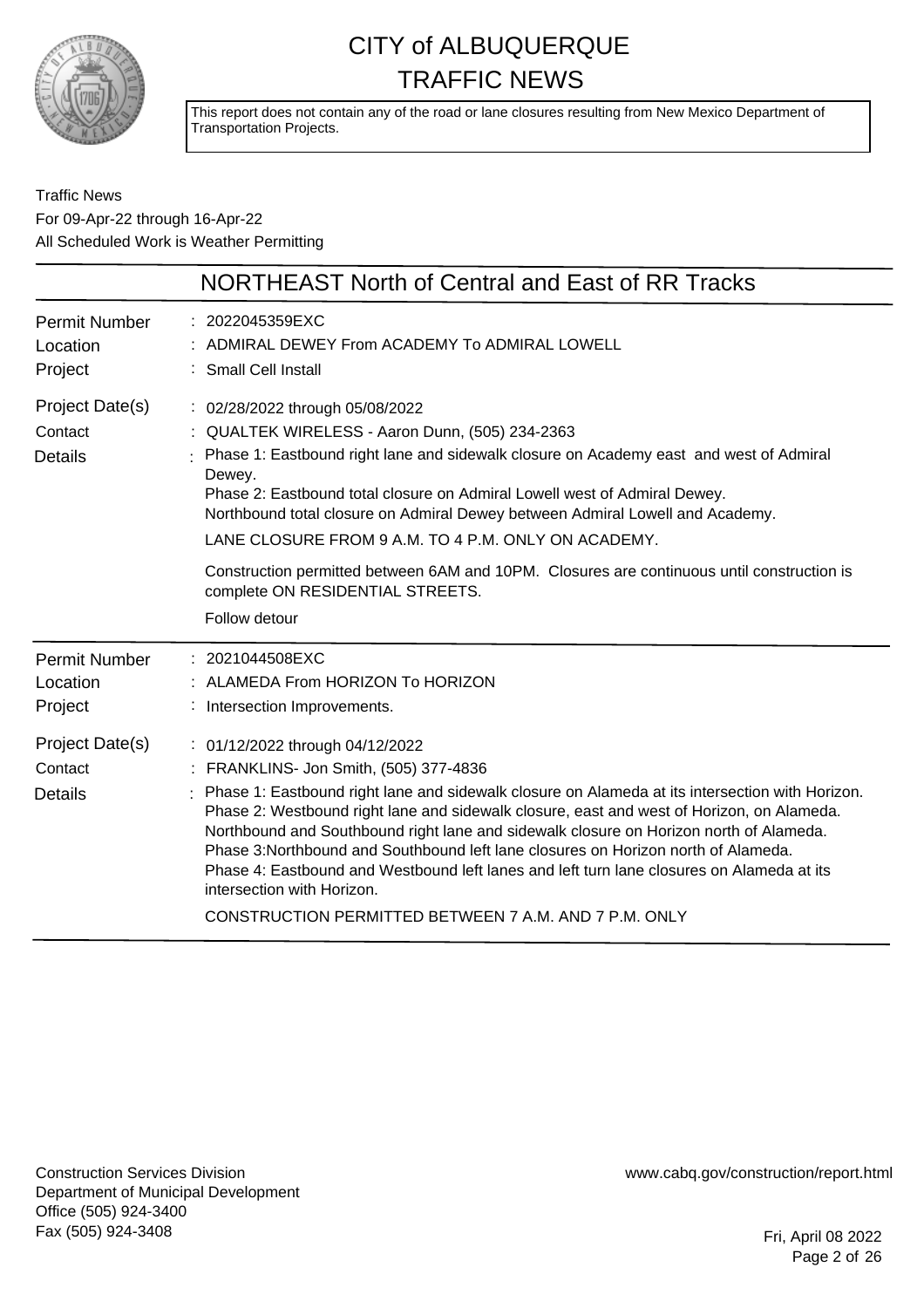

This report does not contain any of the road or lane closures resulting from New Mexico Department of Transportation Projects.

#### Traffic News For 09-Apr-22 through 16-Apr-22 All Scheduled Work is Weather Permitting

|                                              | <b>NORTHEAST North of Central and East of RR Tracks</b>                                                                                                                                                                                                                                                                                                                                                                                                                                                                                                                                                                   |
|----------------------------------------------|---------------------------------------------------------------------------------------------------------------------------------------------------------------------------------------------------------------------------------------------------------------------------------------------------------------------------------------------------------------------------------------------------------------------------------------------------------------------------------------------------------------------------------------------------------------------------------------------------------------------------|
| <b>Permit Number</b><br>Location<br>Project  | : 2022045865EXC<br>ALAMEDA From SAN PEDRO To LOUISIANA<br>: Widening of Alameda Blvd - Paving, Curbs, sidewalks, Storm Drains, Sewer and Water.                                                                                                                                                                                                                                                                                                                                                                                                                                                                           |
| Project Date(s)<br>Contact<br><b>Details</b> | : 03/23/2022 through 05/23/2022<br>: SUNDANCE MECHANICAL - Carlos Speiss, (505) 345-2694<br>Eastbound bike lane and sidewalk closure on Alameda between San Pedro and Louisiana.<br>Construction permitted between 6AM and 10PM. Closures are continuous until construction is<br>complete                                                                                                                                                                                                                                                                                                                                |
| <b>Permit Number</b><br>Location<br>Project  | : 2022045586EXC<br>: ALEXANDER From MONTBEL To JOAN HILL<br>: New Perimeter Sidewalk, fence and landscaping finished with LS/IRRIG.                                                                                                                                                                                                                                                                                                                                                                                                                                                                                       |
| Project Date(s)<br>Contact<br><b>Details</b> | : 03/07/2022 through 07/29/2022<br>: LEE LANDSCAPES - Aaron Scott, (505) 822-8722<br>Southbound right lane and sidewalk closure on Alexander south of Montbel Loop.<br>Westbound right lane and sidewalk closure on Joan Hill between Alexander and Montbel Loop.<br>Northbound and eastbound right lane and sidewalk closure on Montbel and Montbel loop west<br>of Alexander.<br>SIIMULTANEOUS CLOSURE OF STREETS NOT PERMITTED.<br>Construction permitted between 6AM and 10PM. Closures are continuous until construction is<br>complete<br>Southbound left lane closure on Alexander north and south of Desert Turf. |
| <b>Permit Number</b><br>Location<br>Project  | : 2022045343EXC<br>BROADWAY From MARBLE To MOUNTAIN<br>: Demo of old pump station.                                                                                                                                                                                                                                                                                                                                                                                                                                                                                                                                        |
| Project Date(s)<br>Contact<br><b>Details</b> | : 02/14/2022 through 05/14/2022<br>: AUI - Cory Vaughn, (505) 307-1066                                                                                                                                                                                                                                                                                                                                                                                                                                                                                                                                                    |

Construction Services Division Department of Municipal Development Office (505) 924-3400 Fax (505) 924-3408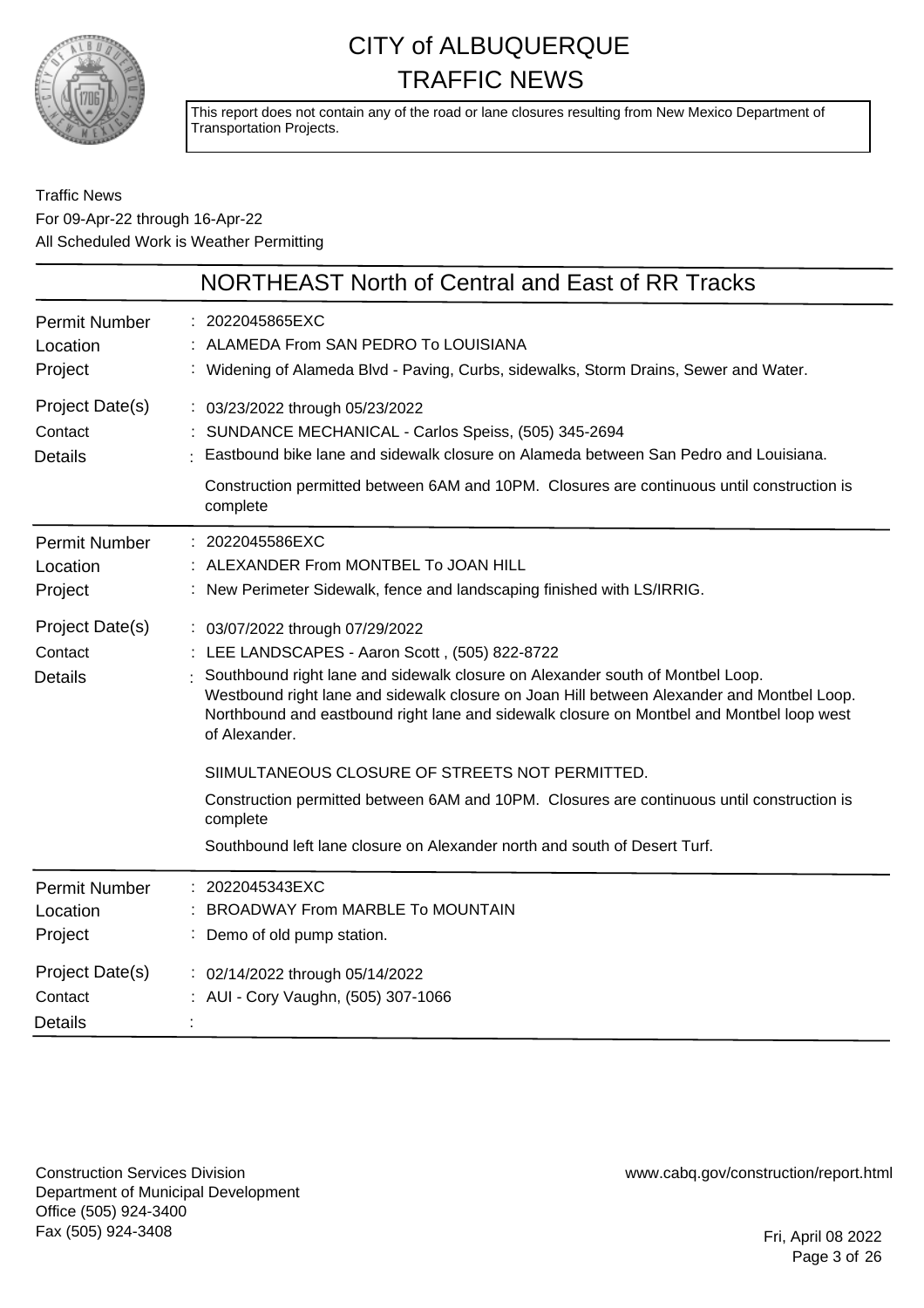

This report does not contain any of the road or lane closures resulting from New Mexico Department of Transportation Projects.

#### Traffic News For 09-Apr-22 through 16-Apr-22 All Scheduled Work is Weather Permitting

|                                              | NORTHEAST North of Central and East of RR Tracks                                                                                                                                                                                                                                                                                                                                                                                                                                                                                                                                                             |
|----------------------------------------------|--------------------------------------------------------------------------------------------------------------------------------------------------------------------------------------------------------------------------------------------------------------------------------------------------------------------------------------------------------------------------------------------------------------------------------------------------------------------------------------------------------------------------------------------------------------------------------------------------------------|
| <b>Permit Number</b><br>Location<br>Project  | : 2022045937EXC<br>: CARLISLE From INDIAN SCHOOL To INDIAN SCHOOL<br>Demo, Curb and Gutter, Drop Inlets, Traffic signal Upgrades, Public Utility Upgrades - Phase 1                                                                                                                                                                                                                                                                                                                                                                                                                                          |
| Project Date(s)<br>Contact<br><b>Details</b> | : 03/28/2022 through 04/28/2022<br>JAYNES Corp - Stetson Chandler, (505) 345-8591<br>Westbound right lane, bike lane, and sidewalk closure on Indian School Rd. east of Carlisle<br>Blvd., and a northbound right lane and sidewalk closure on Carlisle Blvd between Indian School<br>Rd. and 140.<br>Construction permitted between 6AM and 10PM. Closures are continuous until construction is<br>complete                                                                                                                                                                                                 |
| <b>Permit Number</b><br>Location<br>Project  | : 2021044156EXC<br>CENTRAL From WYOMING To LOUISIANA<br>Concrete Rehab.                                                                                                                                                                                                                                                                                                                                                                                                                                                                                                                                      |
| Project Date(s)<br>Contact<br><b>Details</b> | : 12/07/2021 through 05/13/2022<br>: TLC - Angie Gibson, (505) 761-5546<br>Phase 1 (12/6-12/31): Westbound right lane, center lane and sidewalk closure on Central<br>between Wyoming and Louisiana.<br>Phase 2:(1/3/22-1/28/22): Eastbound right lane, center lane and sidewalk closure on Central<br>between Louisiana and Wyoming.<br>Preferable Closure will be from block to block or from one signalized intersection to another.<br>Barricade length will be in the increment of 1600' max.<br>Construction permitted between 6AM and 10PM. Closures are continuous until construction is<br>complete |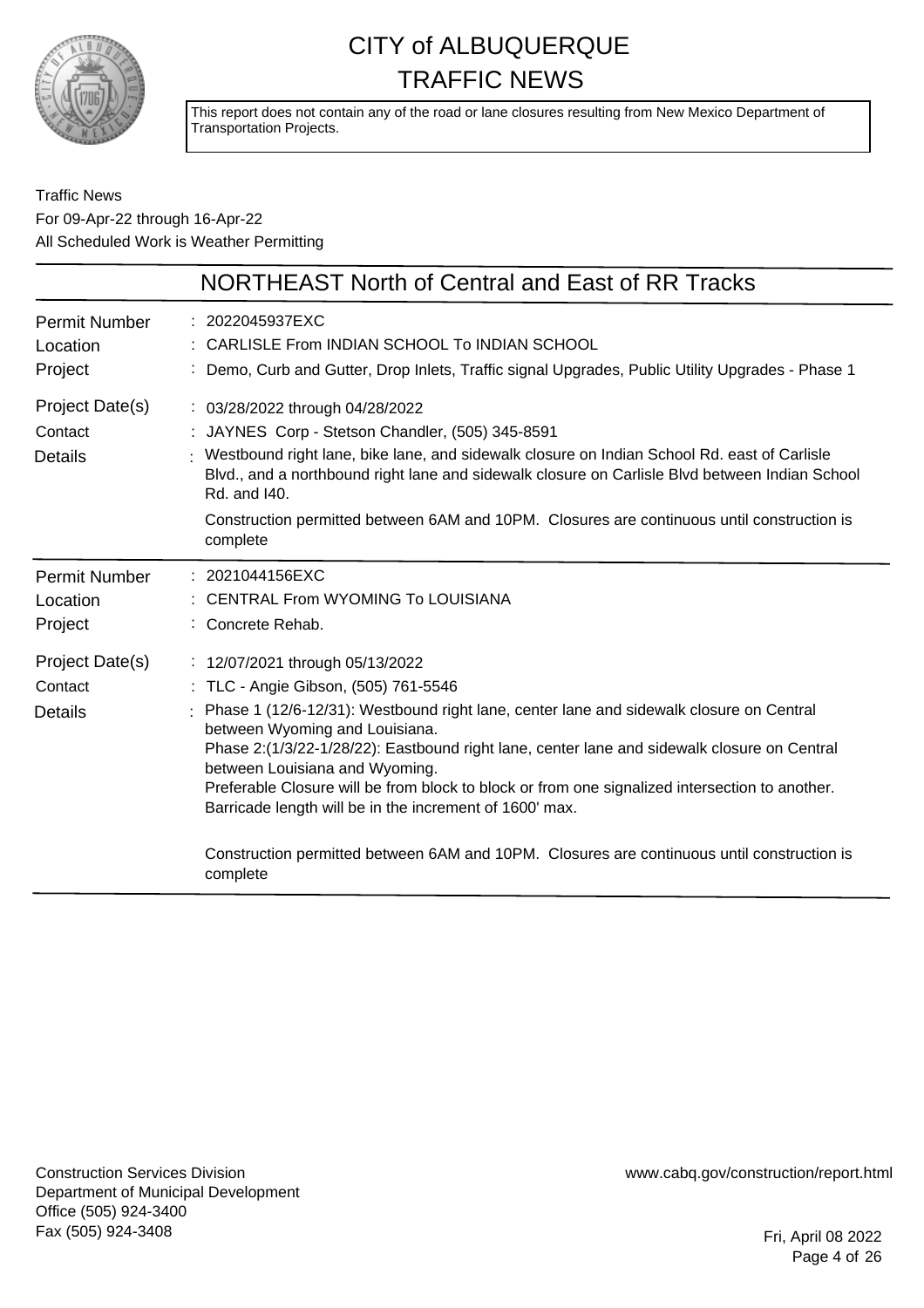

This report does not contain any of the road or lane closures resulting from New Mexico Department of Transportation Projects.

Traffic News For 09-Apr-22 through 16-Apr-22 All Scheduled Work is Weather Permitting

|                                                                                             | NORTHEAST North of Central and East of RR Tracks                                                                                                                                                                                                                                                                                                                                                                                                                                                                                            |
|---------------------------------------------------------------------------------------------|---------------------------------------------------------------------------------------------------------------------------------------------------------------------------------------------------------------------------------------------------------------------------------------------------------------------------------------------------------------------------------------------------------------------------------------------------------------------------------------------------------------------------------------------|
| <b>Permit Number</b><br>Location<br>Project<br>Project Date(s)<br>Contact<br><b>Details</b> | : 2022046168EXC<br>12901 CENTRAL AVE NE<br>Barricades are being sent out to 12901 Central Ave NE. for a main leak repair. 891 and crew<br>are headed out to make repairs.<br>: 04/05/2022 through 04/12/2022<br>: ABCWUA - Robert Santillanes, (505) 289-3548<br>Emergency utility work. Various lanes closed and potential sidewalk closures. Seek alternate<br>route.<br>Westbound right lane and sidewalk closure on Central and Figueroa.<br>Construction permitted between 6AM and 10PM. Closures are continuous until construction is |
| <b>Permit Number</b><br>Location<br>Project                                                 | complete<br>: 2022046030EXC<br>CHAMBERS From CAMINO DEL SOL To SPAIN<br>Replacing Gas Services.                                                                                                                                                                                                                                                                                                                                                                                                                                             |
| Project Date(s)<br>Contact<br>Details                                                       | : 04/11/2022 through 04/22/2022<br>SUNRISE UTILITIES- Enrique Colmereno, (505) 274-8215                                                                                                                                                                                                                                                                                                                                                                                                                                                     |
| <b>Permit Number</b><br>Location<br>Project                                                 | 2022046154EXC<br>2500 Comanche Rd NE<br>Comanche & Vassar Intersection Improvements                                                                                                                                                                                                                                                                                                                                                                                                                                                         |
| Project Date(s)<br>Contact<br><b>Details</b>                                                | : 04/11/2022 through 06/10/2022<br>: FRANKLINS - Tania Saucedo, (505) 884-6947<br>Eastbound and Westbound right lane, bike lane and sidewalk closure on Comanche at its<br>intersection with Vassar.<br>Total street closure on Vassar north of Comanche.<br>Follow detour for closure on Vassar.                                                                                                                                                                                                                                           |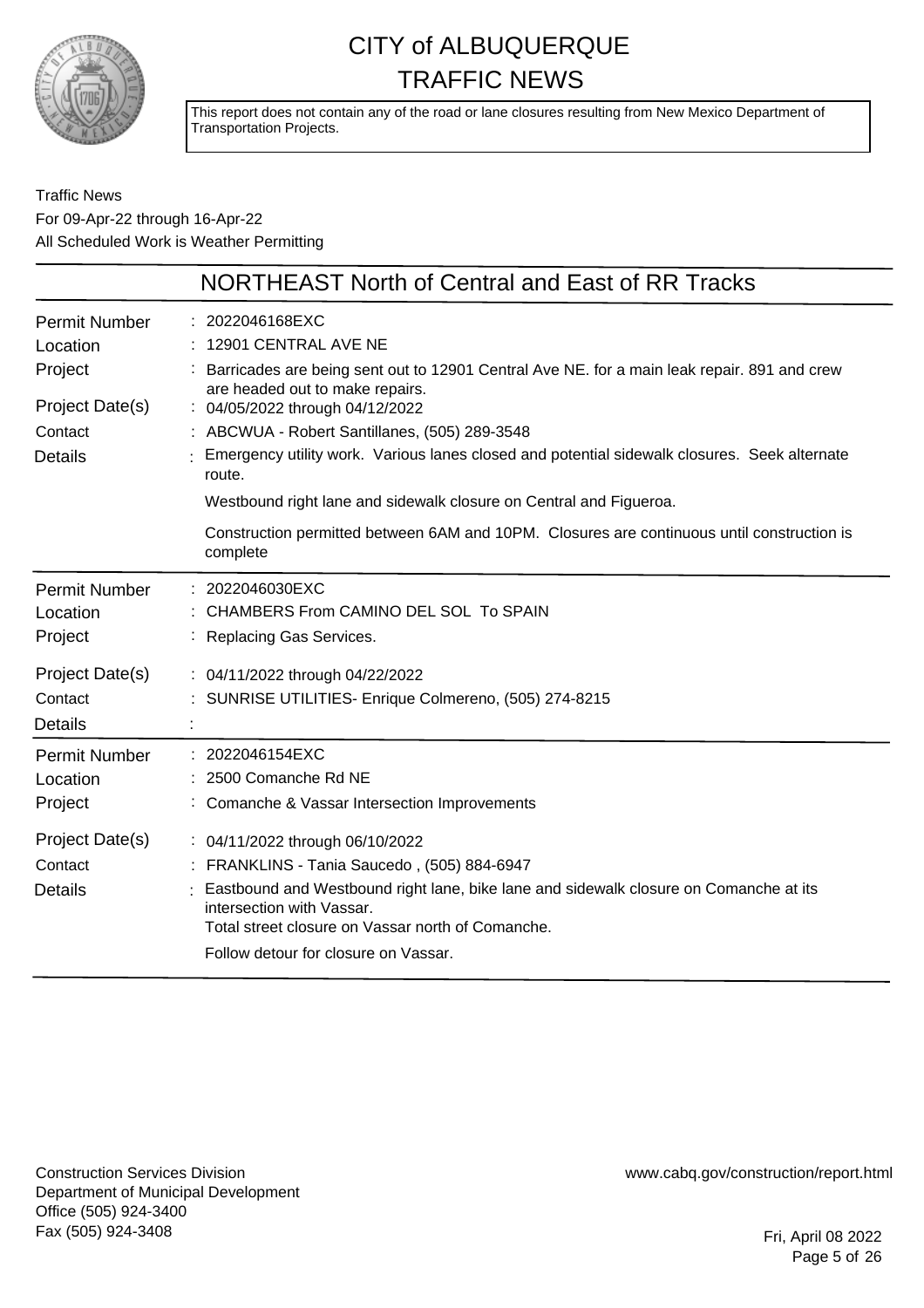

This report does not contain any of the road or lane closures resulting from New Mexico Department of Transportation Projects.

#### Traffic News For 09-Apr-22 through 16-Apr-22 All Scheduled Work is Weather Permitting

|                                              | <b>NORTHEAST North of Central and East of RR Tracks</b>                                                                                                                                                                                                                                           |
|----------------------------------------------|---------------------------------------------------------------------------------------------------------------------------------------------------------------------------------------------------------------------------------------------------------------------------------------------------|
| <b>Permit Number</b><br>Location<br>Project  | : 2022045059EXC<br>CORTADERIA From ACADEMY To SUNSET RIDGE<br>: Bore Placement of Fiber.                                                                                                                                                                                                          |
| Project Date(s)<br>Contact<br><b>Details</b> | : 03/21/2022 through 04/14/2022<br>: VOLT INC- Danny Padilla, (505) 573-4954<br>Eastbound right lane, bike lane and sidewalk closure on Academy west of Cortaderia.<br>Southbound sidewalk closure on Cortaderia between Blue Grama and Academy.<br>LANE CLOSURE FROM 9 A.M. TO 4 P.M. ONLY.      |
| <b>Permit Number</b><br>Location<br>Project  | 2022046172EXC<br>2009 Eubank Blvd NE<br>Emergency Main leak. WO 1944743.                                                                                                                                                                                                                          |
| Project Date(s)<br>Contact<br><b>Details</b> | : 04/04/2022 through 04/18/2022<br>: ABCWUA- Gilbert Marin, (505) 908-0065                                                                                                                                                                                                                        |
| <b>Permit Number</b><br>Location<br>Project  | : 2022046149EXC<br>: 7301 Indian School Rd NE<br>: Place conduit and fiber.                                                                                                                                                                                                                       |
| Project Date(s)<br>Contact<br><b>Details</b> | : 04/13/2022 through 04/15/2022<br>: LIGHT CONNECTIONS - Steve Litle, (303) 809-7696<br>Eastbound and Westbound right lane, bike lane and sidewalk closure on Indian School east of<br>Espanola.<br>Simultaneous closure per direction not permitted.<br>LANE CLOSURE FROM 9 A.M. TO 4 P.M. ONLY. |
| <b>Permit Number</b><br>Location<br>Project  | 2022046070EXC<br>JUAN TABO From MONTGOMERY To BAJA<br>Directional bore for comcast fiber.                                                                                                                                                                                                         |
| Project Date(s)<br>Contact<br><b>Details</b> | : 04/11/2022 through 04/19/2022<br>: HIGH 5 NETWORKS Miguel Holguin, (505) 934-2175<br>Southbound right lane and sidewalk closure on Juan Tabo between Baja and Montgomery.<br>LANE CLOSURE FROM 9 A.M. TO 4 P.M. ONLY.                                                                           |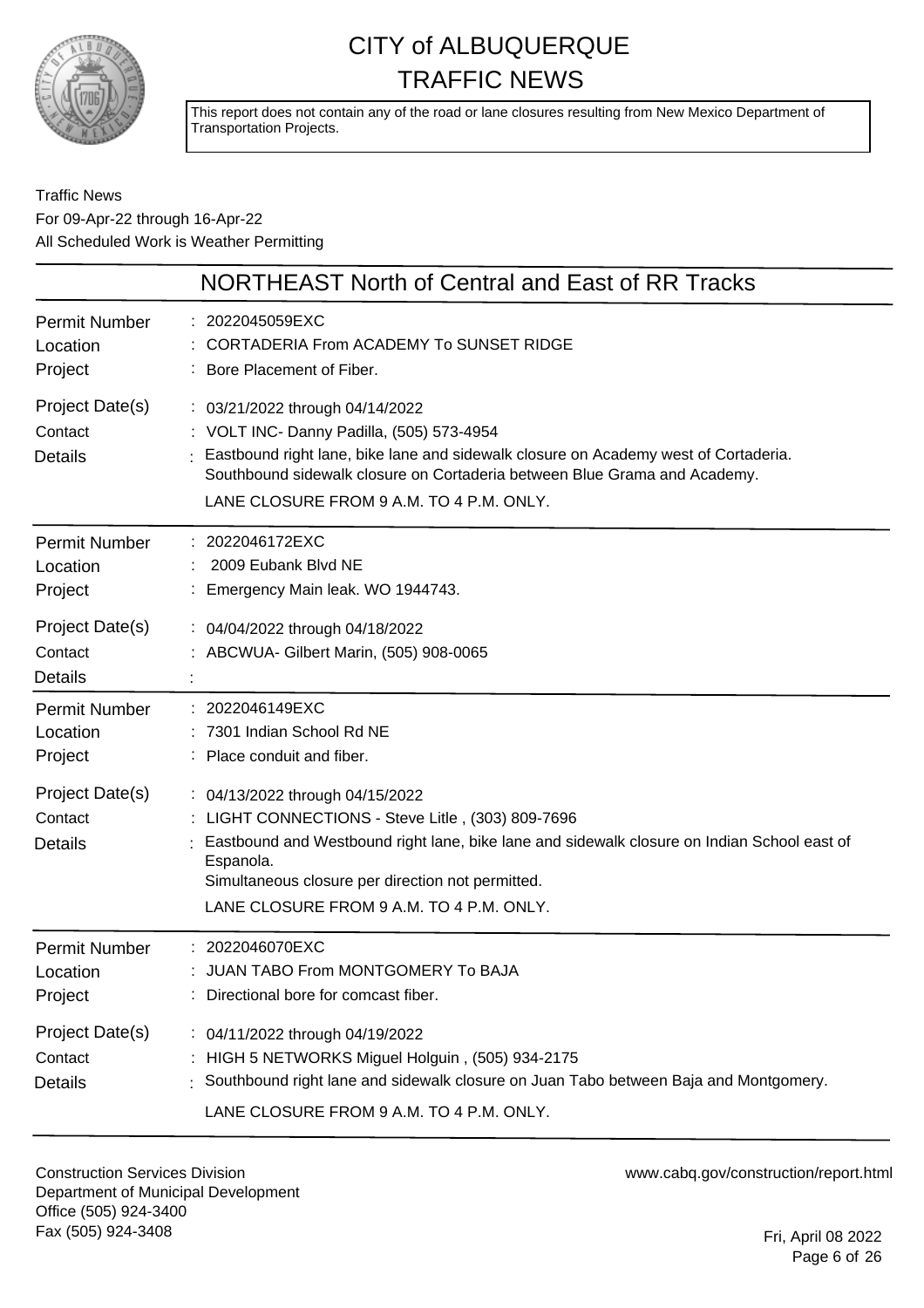

This report does not contain any of the road or lane closures resulting from New Mexico Department of Transportation Projects.

#### Traffic News For 09-Apr-22 through 16-Apr-22 All Scheduled Work is Weather Permitting

|                                              | NORTHEAST North of Central and East of RR Tracks                                                                                                                                                                                                                                                                                                                                                                                                                                                                                                         |
|----------------------------------------------|----------------------------------------------------------------------------------------------------------------------------------------------------------------------------------------------------------------------------------------------------------------------------------------------------------------------------------------------------------------------------------------------------------------------------------------------------------------------------------------------------------------------------------------------------------|
| <b>Permit Number</b><br>Location<br>Project  | : 2022045498EXC<br>JUAN TABO From LOMAS To COPPER<br>: Roadway Mill and Pave                                                                                                                                                                                                                                                                                                                                                                                                                                                                             |
| Project Date(s)<br>Contact<br><b>Details</b> | : 03/14/2022 through 04/15/2022<br>: TLC - John Keys, (505) 362-2346<br>3/14/22 - North and southbound double inside lane closure.<br>3/15/22 - North and southbound double inside lane closure and total east/west closure through<br>the intersection of Copper Ave and Juan Tabo Blvd. Right Only access from Copper Ave to<br>Juan Tabo Blvd.<br>3/16-3/17/22 - North and southbound double right lane closure.<br>3/17-3/18/22 - North and southbound double right lane closure and total closure of Copper Ave<br>east and west of Juan Tabo Blvd. |
|                                              | Construction permitted between 6AM and 10PM. Closures are continuous until construction is<br>complete                                                                                                                                                                                                                                                                                                                                                                                                                                                   |
| <b>Permit Number</b><br>Location<br>Project  | : 2022045943SU<br>: LOMAS From I25 FRONTAGE To UNIVERSITY<br>: Autonomous Vehicle Testing                                                                                                                                                                                                                                                                                                                                                                                                                                                                |
| Project Date(s)<br>Contact<br><b>Details</b> | : 04/11/2022 through 04/13/2022<br>: TORC Robotics Inc. - Allen Scarff, (505) 206-6437<br>East and westbound outside lane closures and a temporary four-way stop on Lomas Blvd<br>between I25 and University Blvd.                                                                                                                                                                                                                                                                                                                                       |
| <b>Permit Number</b><br>Location<br>Project  | : 2022046143EXC<br>: 1201 Lomas Blvd NE<br>: Replace light pole with small cell 5G Light pole. At light pole extending 150ft west to PNM Pole.                                                                                                                                                                                                                                                                                                                                                                                                           |
| Project Date(s)<br>Contact<br><b>Details</b> | : 04/13/2022 through 05/12/2022<br>: COLLINS ENGINE GENERATOR SERVICE - Dulce Boles, (505) 720-9815<br>Westbound right lane and sidewalk closure on Lomas west of I-25 Frontage Rd.<br>LANE CLOSURE FROM 9 A.M. TO 4 P.M. ONLY.                                                                                                                                                                                                                                                                                                                          |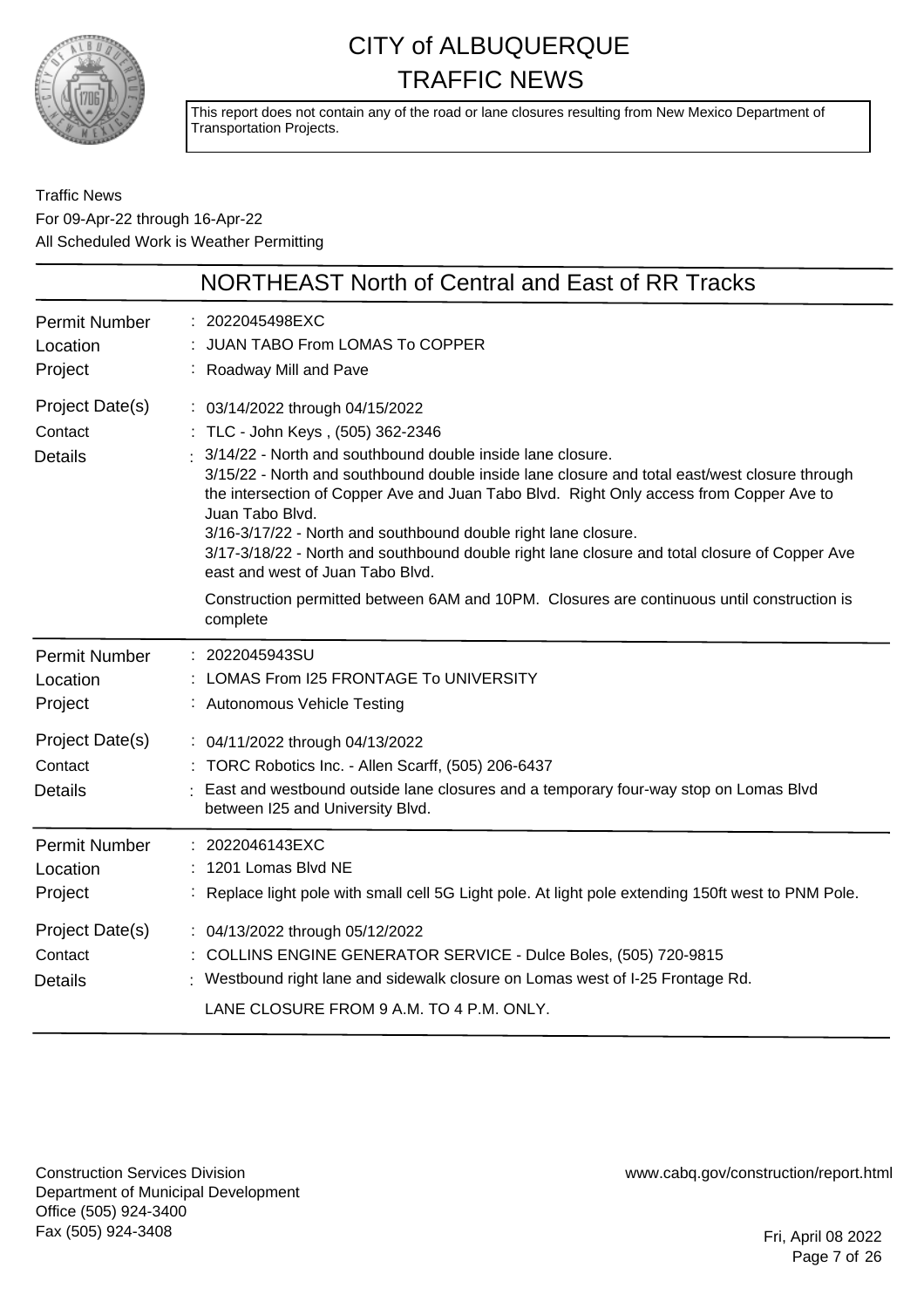

This report does not contain any of the road or lane closures resulting from New Mexico Department of Transportation Projects.

#### Traffic News For 09-Apr-22 through 16-Apr-22 All Scheduled Work is Weather Permitting

|                                              | <b>NORTHEAST North of Central and East of RR Tracks</b>                                                                                                                                                                                                              |
|----------------------------------------------|----------------------------------------------------------------------------------------------------------------------------------------------------------------------------------------------------------------------------------------------------------------------|
| <b>Permit Number</b><br>Location<br>Project  | 2022046140EXC<br>LOUISIANA From UPTOWN To AMERICAS<br>: Access to manhole for copper out of service                                                                                                                                                                  |
| Project Date(s)<br>Contact<br><b>Details</b> | : 04/12/2022 through 04/13/2022<br>: LUMEN (CENTURY LINK) - John Werner, (505) 250-5025<br>Southbound two center lanes and left lane closure on Louisiana at its intersection with Uptown.<br>LANE CLOSURE FROM 9 A.M. TO 4 P.M. ONLY.                               |
| <b>Permit Number</b><br>Location<br>Project  | : 2022045330EXC<br>LOWELL From SPAIN To PERSIMMON<br>: Crack Sealing Residential Neighborhood.                                                                                                                                                                       |
| Project Date(s)<br>Contact<br><b>Details</b> | : 02/21/2022 through 08/31/2022<br>DISMUKE CONSTRUCTION- Randy Carter, (505) 884-1633                                                                                                                                                                                |
| <b>Permit Number</b><br>Location<br>Project  | 2022045638EXC<br>MARBLE, FRANCISCAN, ARNO, EDITH<br>: INSTALLATION OF WATERLINE - 3 LOCATIONS.                                                                                                                                                                       |
| Project Date(s)<br>Contact<br><b>Details</b> | : 03/14/2022 through 04/14/2022<br>: AUI- James Allman, (505) 975-6636                                                                                                                                                                                               |
| <b>Permit Number</b><br>Location<br>Project  | 2022046051EXC<br>4646 MENAUL NE<br>Raising paved over valve.                                                                                                                                                                                                         |
| Project Date(s)<br>Contact<br><b>Details</b> | : 04/01/2022 through 04/18/2022<br>: ABCWUA - Ernesto Unale, (505) 934-3903<br>Eastbound right lane closure on Menaul and southbound total closure on Madison at the<br>intersection of Menaul and Madison.<br>CONSTRUCTION PERMITTED BETWEEN 7 A.M. AND 7 P.M. ONLY |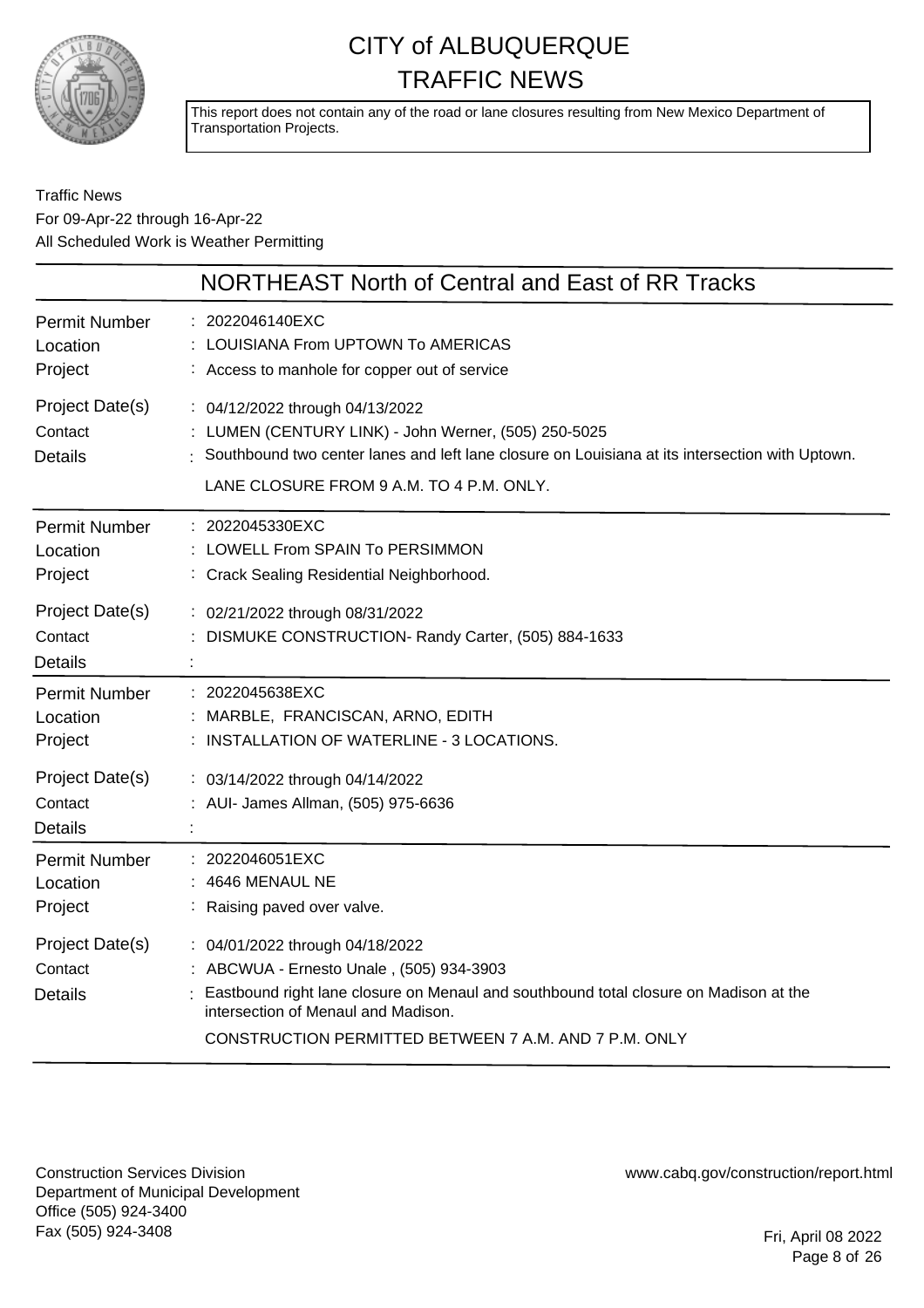

This report does not contain any of the road or lane closures resulting from New Mexico Department of Transportation Projects.

#### Traffic News For 09-Apr-22 through 16-Apr-22 All Scheduled Work is Weather Permitting

|                                              | NORTHEAST North of Central and East of RR Tracks                                                                                                                                                                                                                                                       |
|----------------------------------------------|--------------------------------------------------------------------------------------------------------------------------------------------------------------------------------------------------------------------------------------------------------------------------------------------------------|
| <b>Permit Number</b><br>Location<br>Project  | : 2022045824EXC<br><b>MENAUL From SAN MATEO To MENAUL</b><br>: Install Curb, Drivepad and Sidewalk.                                                                                                                                                                                                    |
| Project Date(s)<br>Contact<br><b>Details</b> | : 03/21/2022 through 04/21/2022<br>DESERT FOX LLC - Steven Johnson, (505) 934-4908<br>Northbound right lane and sidewalk closure on San Mateo south of Menaul.<br>Eastbound right lane and sidewalk closure on Menaul east of San Mateo.<br>CONSTRUCTION PERMITTED BETWEEN 7 A.M. AND 7 P.M. ONLY      |
| Permit Number<br>Location<br>Project         | : 2022046231EXC<br>: 11200 Menaul Blvd NE<br>: Annual reg station inspection. NO Excavation.                                                                                                                                                                                                           |
| Project Date(s)<br>Contact<br><b>Details</b> | : 04/13/2022 through 04/13/2022<br>: NM GAS- Veronica Ruiz, (505) 697-3107<br>: Eastbound right lane and sidewalk closure on Menaul west Juan Tabo.<br>LANE CLOSURE FROM 9 A.M. TO 4 P.M. ONLY.                                                                                                        |
| Permit Number<br>Location<br>Project         | : 2022046174EXC<br>: 11801 Montgomery Blvd NE<br>: Emergency Main leak/Hit line. WO 1945068                                                                                                                                                                                                            |
| Project Date(s)<br>Contact<br><b>Details</b> | : 04/04/2022 through 04/18/2022<br>: ABCWUA- Gilbert Marin, (505) 908-0065                                                                                                                                                                                                                             |
| <b>Permit Number</b><br>Location<br>Project  | 2022046009EXC<br>11801 MONTGOMERY NE<br>Directional bore for comcast fiber.                                                                                                                                                                                                                            |
| Project Date(s)<br>Contact<br><b>Details</b> | : 04/04/2022 through 04/15/2022<br>: HIGH 5 NETWORKS Miguel Holguin, (505) 934-2175<br>$\frac{1}{2}$ LANE CLOSURE FROM 9 A.M. TO 4 P.M. ONLY.<br>Westbound right lane and sidewalk closure on Montgomery between Jamaica and Juan Tabo.<br>Maximum barricade length permissible will not exceed 1600'. |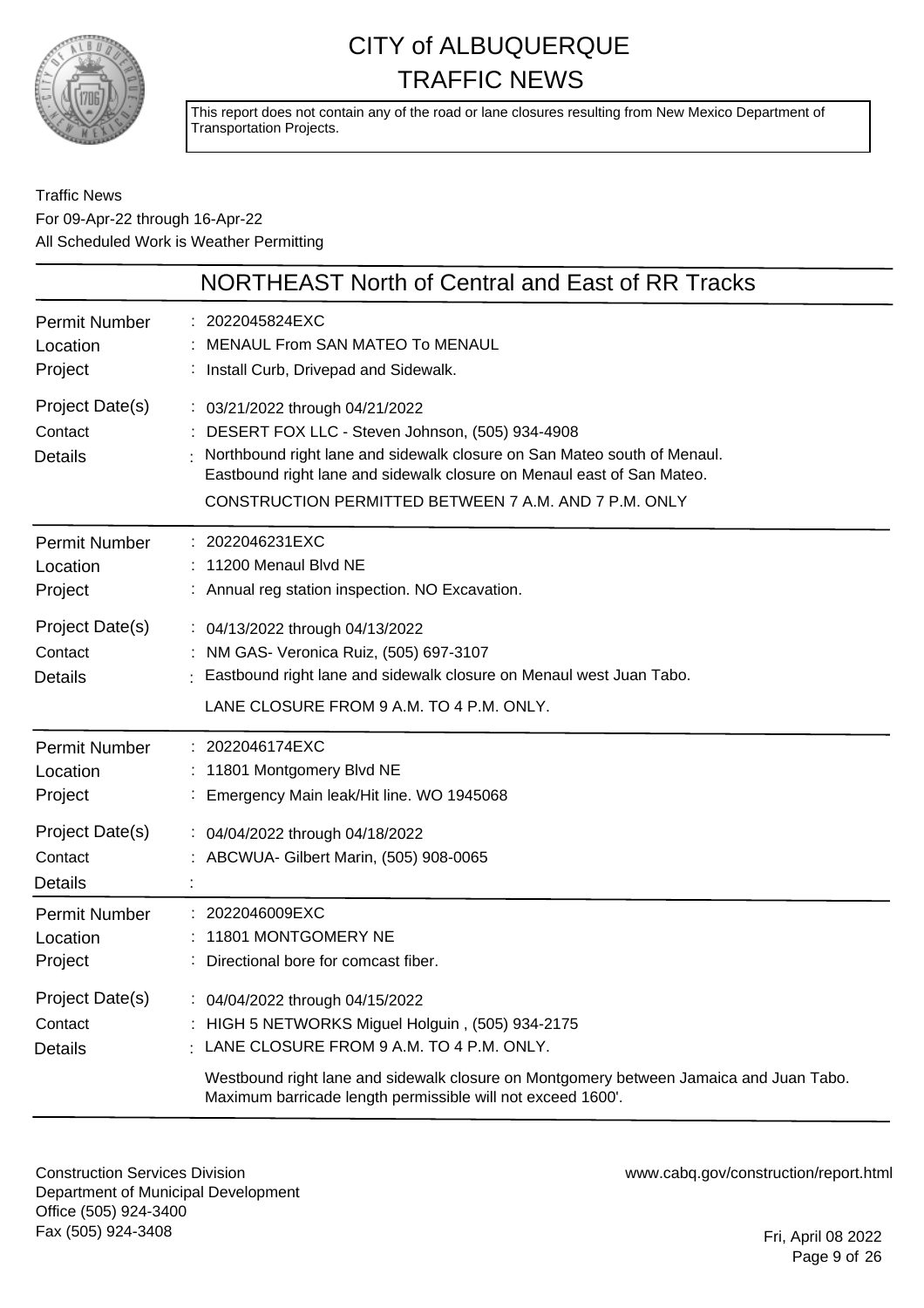

This report does not contain any of the road or lane closures resulting from New Mexico Department of Transportation Projects.

Traffic News For 09-Apr-22 through 16-Apr-22 All Scheduled Work is Weather Permitting

|                                              | NORTHEAST North of Central and East of RR Tracks                                                                                                                                                                                                                                                                                                                                                                                                                                                                                      |
|----------------------------------------------|---------------------------------------------------------------------------------------------------------------------------------------------------------------------------------------------------------------------------------------------------------------------------------------------------------------------------------------------------------------------------------------------------------------------------------------------------------------------------------------------------------------------------------------|
| <b>Permit Number</b><br>Location<br>Project  | : 2022046134EXC<br>: 6919 Montgomery Blvd NE<br>: TRANSFORMER CHANGEOUT.                                                                                                                                                                                                                                                                                                                                                                                                                                                              |
| Project Date(s)<br>Contact<br><b>Details</b> | : 04/12/2022 through 04/12/2022<br>: WILSON CONSTRUCTION COMPANY - Russel Lacy, (503) 347-0435<br>: Westbound right lane and sidewalk closure on Montgomery west of Louisiana.<br>LANE CLOSURE FROM 9 A.M. TO 4 P.M. ONLY.                                                                                                                                                                                                                                                                                                            |
| <b>Permit Number</b><br>Location<br>Project  | $: 2022046076$ EXC<br>MOUNTAIN From WOODWARD To WOODWARD<br>: Boom Lift                                                                                                                                                                                                                                                                                                                                                                                                                                                               |
| Project Date(s)<br>Contact<br><b>Details</b> | : 04/11/2022 through 04/29/2022<br>: FRANKEN CONSTRUCTION COMPANY - Azlynn Franken, (505) 917-9119<br>Westbound thru lane and bike lane closure on Mountain Rd. at Woodward Pl. Westbound<br>traffic will shift to the center turn lane.                                                                                                                                                                                                                                                                                              |
|                                              | WATCH FOR BIKES! BICYCLISTS ARE ALLOWED USE OF FULL LANE.<br>LANE CLOSURE FROM 6 A.M. to 10 P.M. ONLY                                                                                                                                                                                                                                                                                                                                                                                                                                 |
| <b>Permit Number</b><br>Location<br>Project  | : 2022046187EXC<br>OSUNA From EDITH To VISTA DEL NORTE<br>: Installation of LED Flashing Beacon - School Crossing Signs for Sandia Prep.                                                                                                                                                                                                                                                                                                                                                                                              |
| Project Date(s)<br>Contact<br><b>Details</b> | : 04/07/2022 through 04/14/2022<br>: HIGHWAY SUPPLY- Renee Tafoya, (505) 345-8295<br>Phase 1: Eastbound right lane, bike lane and sidewalk closure on Osuna between Edith and<br>Vista Del Norte.<br>Phase 2: Westbound right lane, bike lane and sidewalk closure on Osuna between Vista Del<br>Norte and Edith.<br>Phase 3: Eastbound left lane closure on Osuna between Edith and Vista Del Norte.<br>Phase 4: Westbound left lane closure on Osuna between Vista Del Norte and Edith.<br>LANE CLOSURE FROM 6 A.M. to 10 P.M. ONLY |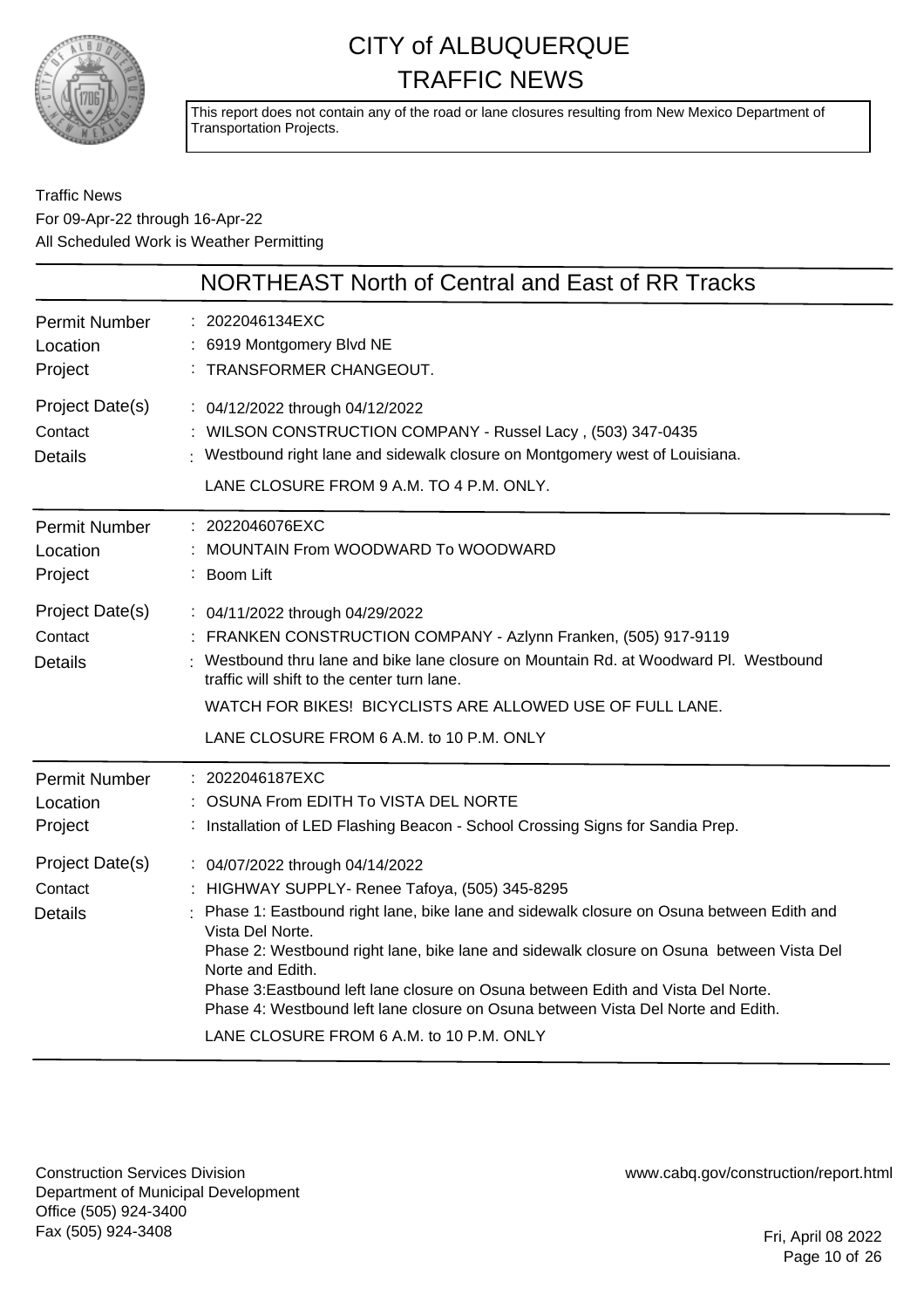

This report does not contain any of the road or lane closures resulting from New Mexico Department of Transportation Projects.

#### Traffic News For 09-Apr-22 through 16-Apr-22 All Scheduled Work is Weather Permitting

|                                                                                             | NORTHEAST North of Central and East of RR Tracks                                                                                                                                                                                                                                                                                                                                                                                                                                                                                                    |
|---------------------------------------------------------------------------------------------|-----------------------------------------------------------------------------------------------------------------------------------------------------------------------------------------------------------------------------------------------------------------------------------------------------------------------------------------------------------------------------------------------------------------------------------------------------------------------------------------------------------------------------------------------------|
| <b>Permit Number</b>                                                                        | : 2022045953EXC                                                                                                                                                                                                                                                                                                                                                                                                                                                                                                                                     |
| Location                                                                                    | <b>PROSPECT From WELLESLEY To CARLISLE</b>                                                                                                                                                                                                                                                                                                                                                                                                                                                                                                          |
| Project                                                                                     | : place conduit and fiber                                                                                                                                                                                                                                                                                                                                                                                                                                                                                                                           |
| Project Date(s)                                                                             | : 04/11/2022 through 04/14/2022                                                                                                                                                                                                                                                                                                                                                                                                                                                                                                                     |
| Contact                                                                                     | : LIGHT CONNECTIONS - Steve Litle, (303) 809-7696                                                                                                                                                                                                                                                                                                                                                                                                                                                                                                   |
| <b>Details</b>                                                                              | : CONSTRUCTION PERMITTED BETWEEN 7 A.M. AND 7 P.M. ONLY                                                                                                                                                                                                                                                                                                                                                                                                                                                                                             |
| Permit Number                                                                               | : 2022045707EXC                                                                                                                                                                                                                                                                                                                                                                                                                                                                                                                                     |
| Location                                                                                    | ROMA From WELLESLEY TO RICHMOND                                                                                                                                                                                                                                                                                                                                                                                                                                                                                                                     |
| Project                                                                                     | : Waterline rehab.                                                                                                                                                                                                                                                                                                                                                                                                                                                                                                                                  |
| Project Date(s)<br>Contact<br><b>Details</b>                                                | : 03/14/2022 through 04/15/2022<br>TLC - Angie Gibson, (505) 761-5546                                                                                                                                                                                                                                                                                                                                                                                                                                                                               |
| <b>Permit Number</b>                                                                        | : 2022046063EXC                                                                                                                                                                                                                                                                                                                                                                                                                                                                                                                                     |
| Location                                                                                    | : SAN MATEO And MARBLE                                                                                                                                                                                                                                                                                                                                                                                                                                                                                                                              |
| Project                                                                                     | : Repairing Curb/Gutter                                                                                                                                                                                                                                                                                                                                                                                                                                                                                                                             |
| Project Date(s)<br>Contact<br><b>Details</b>                                                | : 04/08/2022 through 04/09/2022<br>: COA Fred Montoya (Street Maint.), (505) 366-9118<br>Southbound right lane and sidewalk closure on San Mateo at its intersection with Marble.<br>LANE CLOSURE FROM 9 A.M. TO 4 P.M. ONLY.                                                                                                                                                                                                                                                                                                                       |
| <b>Permit Number</b><br>Location<br>Project<br>Project Date(s)<br>Contact<br><b>Details</b> | 2022046044EXC<br>: SAN PEDRO From LOMAS To SAN PEDRO<br>: Remove and Replace Curb & Gutter, Drivepads and Sidewalk on a portion of San Pedro and<br>Lomas<br>: 04/11/2022 through 04/15/2022<br>: ALBUQUERQUE SAND AND GRAVEL LLC. - Jeffrey Padilla, (505) 377-5451<br>Southbound right lane and sidewalk closure on San Pedro Dr. north side of Lomas Blvd.<br>Westbound right lane and sidewalk closure on Lomas Blvd at San Pedro Dr.<br>Construction permitted between 6AM and 10PM. Closures are continuous until construction is<br>complete |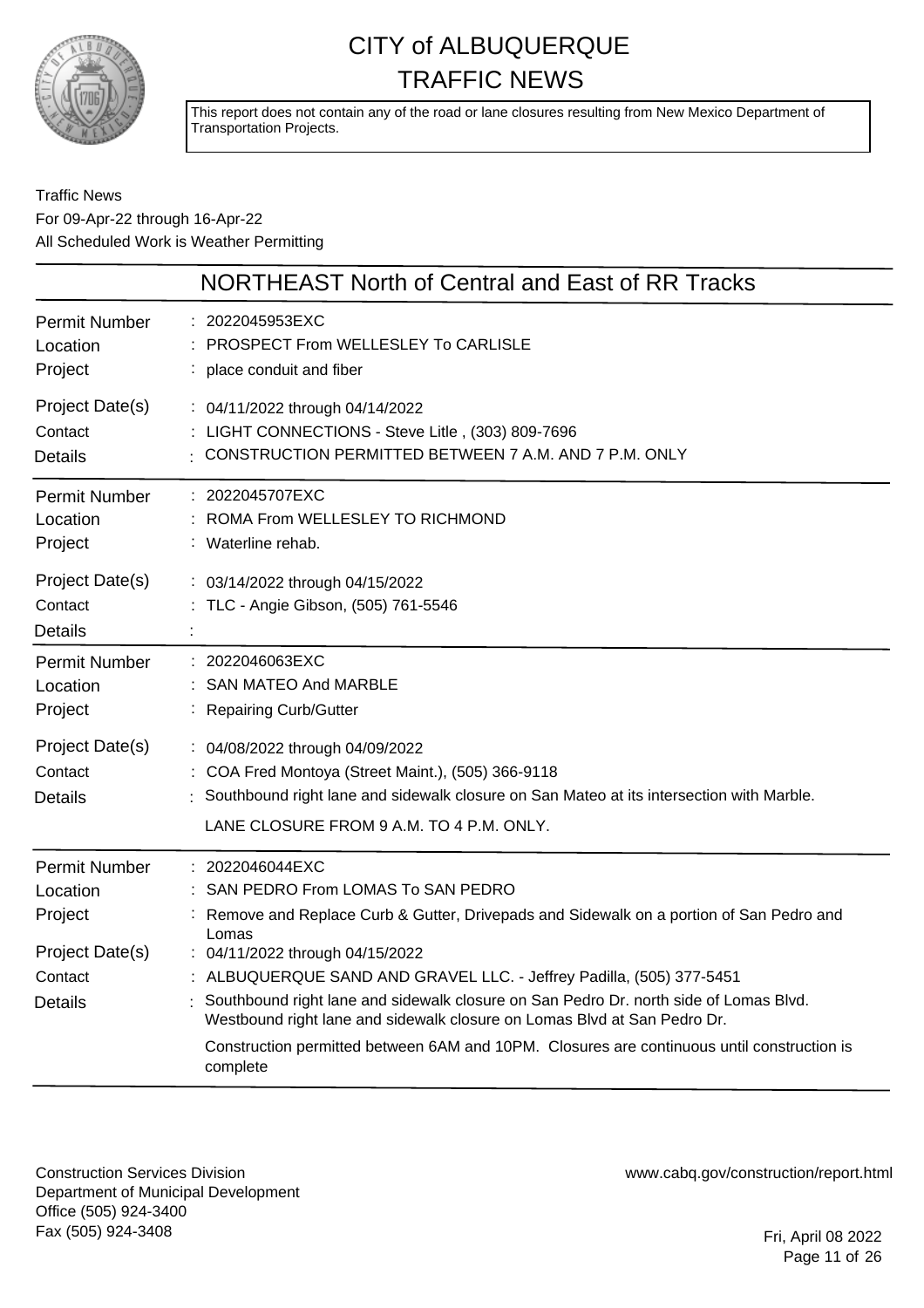

This report does not contain any of the road or lane closures resulting from New Mexico Department of Transportation Projects.

#### Traffic News For 09-Apr-22 through 16-Apr-22 All Scheduled Work is Weather Permitting

|                                              | NORTHEAST North of Central and East of RR Tracks                                                                                                                                                                                       |
|----------------------------------------------|----------------------------------------------------------------------------------------------------------------------------------------------------------------------------------------------------------------------------------------|
| <b>Permit Number</b><br>Location<br>Project  | : 2022045968EXC<br>SAN PEDRO From CENTRAL To DOMINGO<br><b>Fiber Placement</b>                                                                                                                                                         |
| Project Date(s)<br>Contact<br><b>Details</b> | $\therefore$ 04/11/2022 through 04/13/2022<br>: KELLY CABLE - James Richardson, (505) 280-4383<br>: Southbound right lane and sidewalk closure on San Pedro Dr. north side of Central Ave.<br>LANE CLOSURE FROM 9 A.M. TO 4 P.M. ONLY. |
| <b>Permit Number</b><br>Location<br>Project  | : 2022046186EXC<br>: TULANE From LOMAS To ROMA<br>: Waterline Rehab                                                                                                                                                                    |
| Project Date(s)<br>Contact<br><b>Details</b> | : 04/04/2022 through 04/22/2022<br>: TLC - Angie Gibson, (505) 761-5546                                                                                                                                                                |
| <b>Permit Number</b><br>Location<br>Project  | $: 2022045980$ EXC<br>ADDRESSES BETWEEN ZUNI From PENNSYLVANIA, KATHRYN TO WYOMING<br>: Crack Sealing Residential Neighborhood.                                                                                                        |
| Project Date(s)<br>Contact<br><b>Details</b> | : 03/30/2022 through 04/30/2022<br>: DISMUKE CONSTRUCTION- Randy Carter, (505) 884-1633                                                                                                                                                |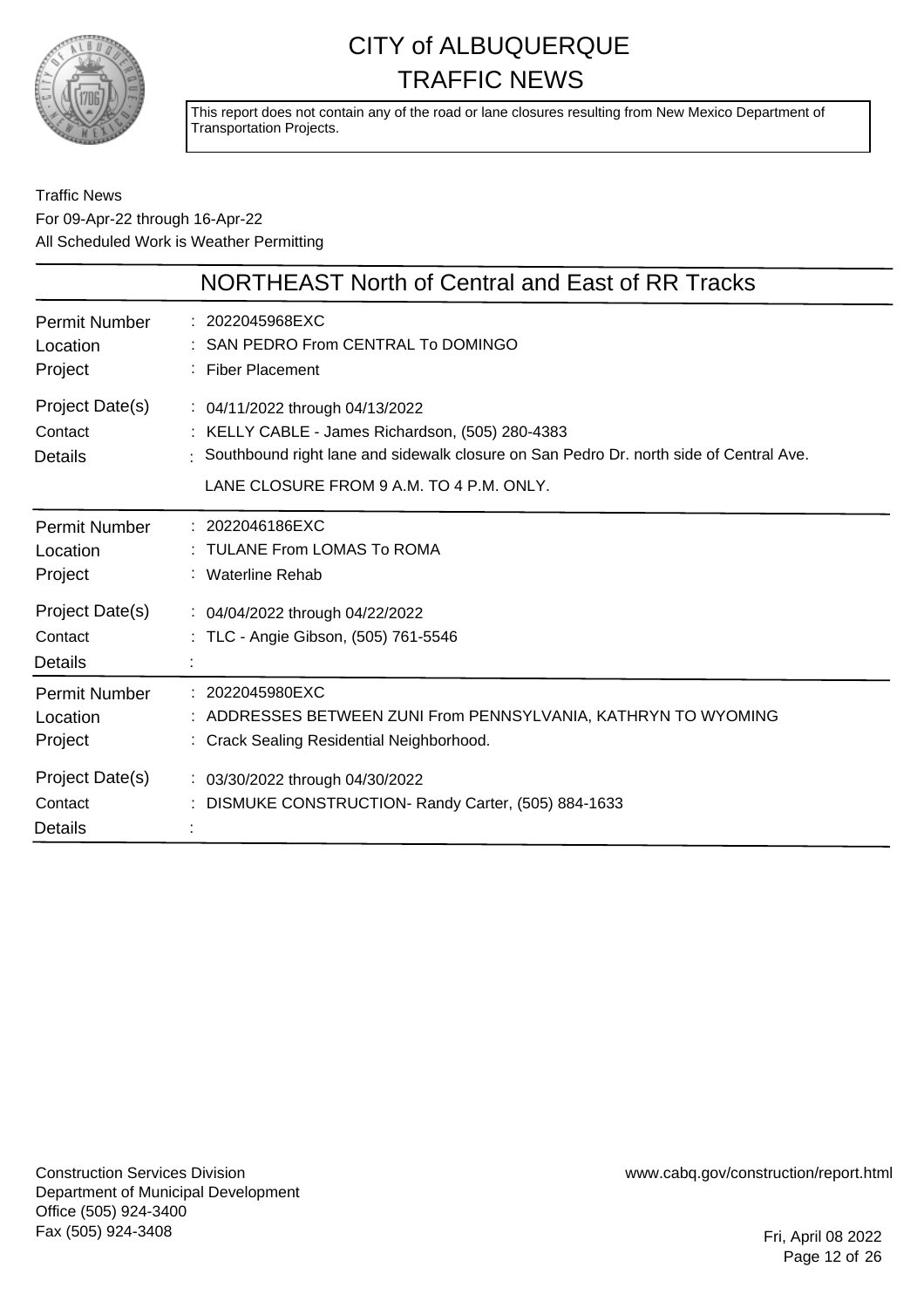

This report does not contain any of the road or lane closures resulting from New Mexico Department of Transportation Projects.

#### Traffic News For 09-Apr-22 through 16-Apr-22 All Scheduled Work is Weather Permitting

|                                              | NORTHWEST North of Central and West of RR Tracks                                                                                                                                                                                                                                                                                                                                                                                                                                                                         |
|----------------------------------------------|--------------------------------------------------------------------------------------------------------------------------------------------------------------------------------------------------------------------------------------------------------------------------------------------------------------------------------------------------------------------------------------------------------------------------------------------------------------------------------------------------------------------------|
| <b>Permit Number</b><br>Location<br>Project  | : 2022046034EXC<br>12TH And ASPEN<br>: Emergency main leak. WO# 1935158.                                                                                                                                                                                                                                                                                                                                                                                                                                                 |
| Project Date(s)<br>Contact<br><b>Details</b> | : 03/29/2022 through 04/12/2022<br>: ABCWUA- Gilbert Marin, (505) 908-0065                                                                                                                                                                                                                                                                                                                                                                                                                                               |
| <b>Permit Number</b><br>Location<br>Project  | : 2022044639EXC<br>: 1ST From MOUNTAIN To INDIAN SCHOOL<br>: ADA improvements                                                                                                                                                                                                                                                                                                                                                                                                                                            |
| Project Date(s)<br>Contact<br><b>Details</b> | : 01/17/2022 through 05/06/2022<br>: AUI - Kathryn Jordan, (505) 975-6632<br>Phase 1: Northbound total closure on 1st St. between Mountain and Indian School.<br>Phase 2: Southbound total closure on 1st St. between Indian School and Mountain. Preferred<br>Barricade closure will be from one street to another.<br>Maximum barricade length permissible will not exceed 1600' increment.<br>Construction permitted between 6AM and 10PM. Closures are continuous until construction is<br>complete<br>Follow detour |
| <b>Permit Number</b><br>Location<br>Project  | 2022046137EXC<br>6TH And MARQUETTE<br>Place conduit.                                                                                                                                                                                                                                                                                                                                                                                                                                                                     |
| Project Date(s)<br>Contact<br><b>Details</b> | : 04/12/2022 through 04/15/2022<br>LIGHT CONNECTIONS - Steve Litle, (303) 809-7696<br>Northbound right lane and sidewalk closure on 6th St. north of Marquette.<br>LANE CLOSURE FROM 9 A.M. TO 4 P.M. ONLY.                                                                                                                                                                                                                                                                                                              |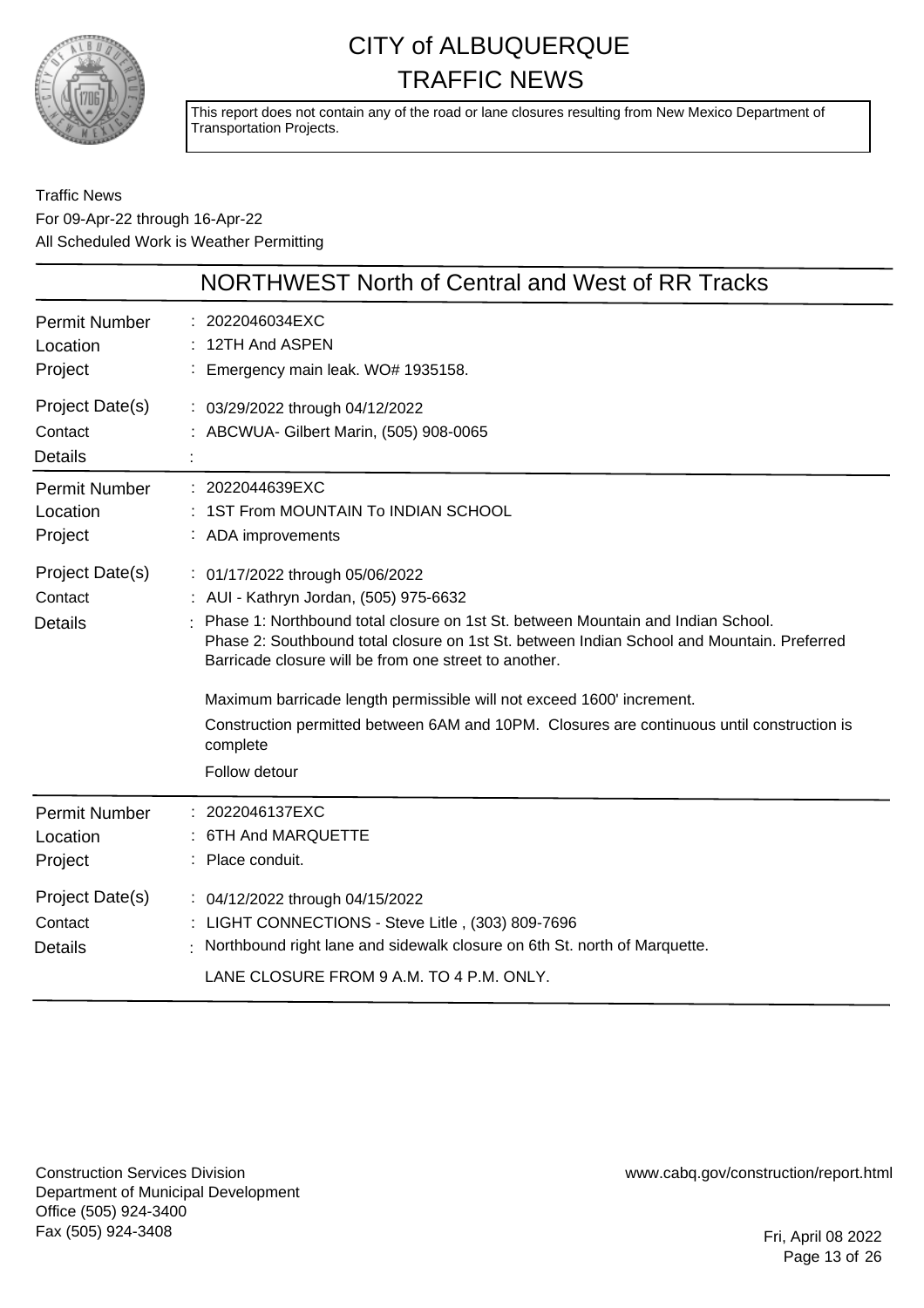

This report does not contain any of the road or lane closures resulting from New Mexico Department of Transportation Projects.

#### Traffic News For 09-Apr-22 through 16-Apr-22 All Scheduled Work is Weather Permitting

|                                              | NORTHWEST North of Central and West of RR Tracks                                                                                                                                                                                                                                     |
|----------------------------------------------|--------------------------------------------------------------------------------------------------------------------------------------------------------------------------------------------------------------------------------------------------------------------------------------|
| Permit Number<br>Location<br>Project         | : 2022045884EXC<br>: ARROYO VISTA From TIERRA PINTADA To ARROYO VISTA<br>: Adding 40 Street Lights all on Arroyo Vista.                                                                                                                                                              |
| Project Date(s)<br>Contact<br><b>Details</b> | : 03/22/2022 through 05/22/2022<br>: DALKIA ENERGY SOLUTIONS- Jonathan Dimas, (505) 404-8847<br>: Various lane and median closures on Arroyo Vista west of Tierra Pintada.<br>Construction permitted between 6AM and 10PM. Closures are continuous until construction is<br>complete |
| <b>Permit Number</b><br>Location<br>Project  | : 2022046152EXC<br>2492 Candelaria Rd NW<br>: Repaving of Roadway, installation of sidewalks and ADA Ramps and pedestrian crossing.                                                                                                                                                  |
| Project Date(s)<br>Contact<br><b>Details</b> | : 04/11/2022 through 05/20/2022<br>: FRANKLINS - Tania Saucedo, (505) 884-6947<br>Total street closure on Candelaria between Glenwood and Rio Grande.<br>Construction permitted between 6AM and 10PM. Closures are continuous until construction is<br>complete<br>Follow detour     |
| <b>Permit Number</b><br>Location<br>Project  | : 2022046233EXC<br>: CENTRAL From 94TH To CENTRAL<br>: SUE Level A - WUA's preparation for completed Streets - 2 Test Holes.                                                                                                                                                         |
| Project Date(s)<br>Contact<br><b>Details</b> | : 04/15/2022 through 04/29/2022<br>: SMITH ENGINEERING COMPANY - Clay Scott, (505) 331-6430<br>: Lane closure on side street north of Central between 94th St. and 98th St.<br>LANE CLOSURE FROM 9 A.M. TO 4 P.M. ONLY.                                                              |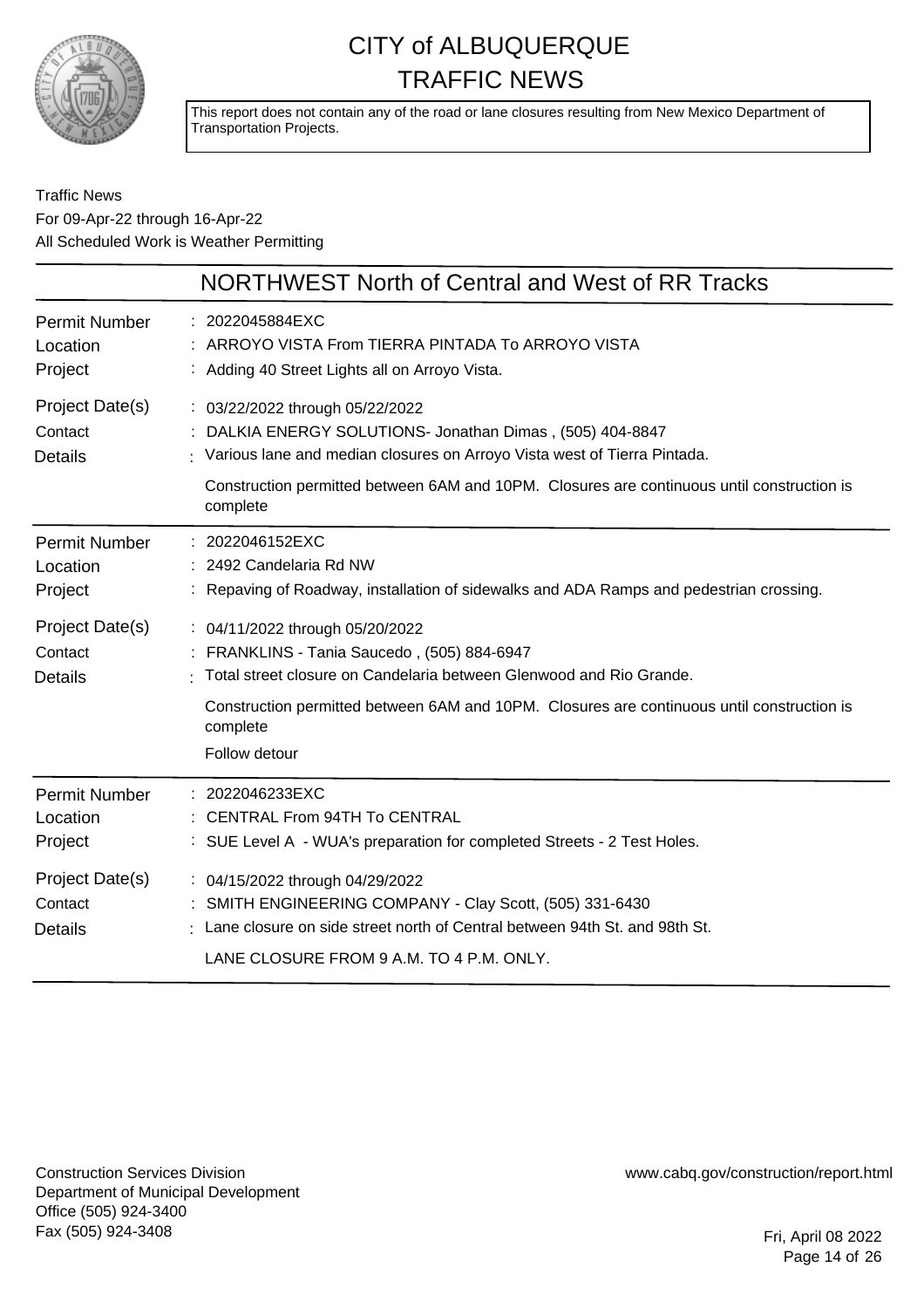

This report does not contain any of the road or lane closures resulting from New Mexico Department of Transportation Projects.

Traffic News For 09-Apr-22 through 16-Apr-22 All Scheduled Work is Weather Permitting

|                                              | NORTHWEST North of Central and West of RR Tracks                                                                                                                                                                                                                                                                                                                                                                       |
|----------------------------------------------|------------------------------------------------------------------------------------------------------------------------------------------------------------------------------------------------------------------------------------------------------------------------------------------------------------------------------------------------------------------------------------------------------------------------|
| <b>Permit Number</b><br>Location<br>Project  | 2022046184EXC<br>COPPER Btwn1ST And 2ND<br>Bore 2in pipe for COA fiber. Copper Between 1st & 2nd-URGENT.                                                                                                                                                                                                                                                                                                               |
| Project Date(s)<br>Contact<br><b>Details</b> | : 04/05/2022 through 04/12/2022<br>MWI- Christina J. Mahboub, (505) 508-0744<br>Eastbound and Westbound parking lane and sidewalk closure on Copper between 1st St. and<br>2nd St.<br>Simultaneous closure on sidewalks per direction not permitted.<br>Construction permitted between 6AM and 10PM. Closures are continuous until construction is<br>complete                                                         |
| <b>Permit Number</b><br>Location<br>Project  | : 2022046119EXC<br>MARBLE From 2ND To 3RD<br>Epoxy Coat sanitary manholes. WO 1029.10603                                                                                                                                                                                                                                                                                                                               |
| Project Date(s)<br>Contact<br><b>Details</b> | : 04/11/2022 through 04/15/2022<br>RMCI INC- Tristan Botcher, (505) 379-8347<br>Phase 1: Northbound left lane closure on 2nd St. at its intersection with Marble.<br>Phase 2: Southbound left lane closure on 3rd St. at its intersection with Marble.<br>Construction permitted between 6AM and 10PM. Closures are continuous until construction is<br>complete                                                       |
| <b>Permit Number</b><br>Location<br>Project  | : 2022045599EXC<br>MCMAHON From PINON VERDE To FINELAND<br>Install SAS Infrastructure                                                                                                                                                                                                                                                                                                                                  |
| Project Date(s)<br>Contact<br><b>Details</b> | : 03/21/2022 through 04/22/2022<br>FRANKLIN'S EARTHMOVING - Veronica Davis, (505) 884-6947<br>Eastbound right lane, right turn lane, bike lane, and sidewalk closure on McMahon Blvd east<br>and west of Unser Blvd.<br>Northbound right turn lane and sidewalk closure on Unser Blvd south of McMahon Blvd.<br>Construction permitted between 6AM and 10PM. Closures are continuous until construction is<br>complete |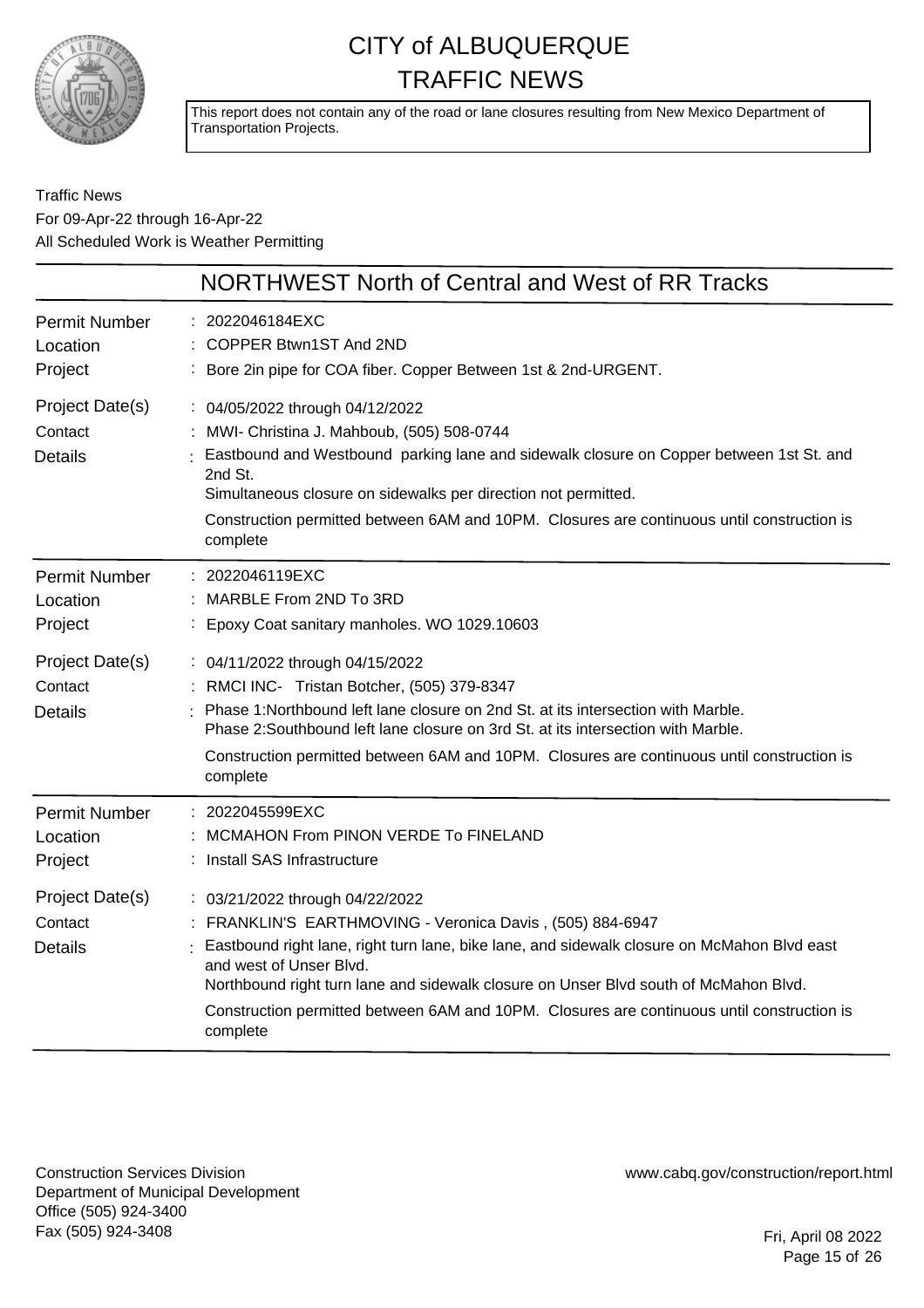

This report does not contain any of the road or lane closures resulting from New Mexico Department of Transportation Projects.

#### Traffic News For 09-Apr-22 through 16-Apr-22 All Scheduled Work is Weather Permitting

| NORTHWEST North of Central and West of RR Tracks                                                                                                      |
|-------------------------------------------------------------------------------------------------------------------------------------------------------|
| : 2022045542EXC                                                                                                                                       |
| : 2700, 2821, 3108 & 3120 MOUNTAIN RD NW                                                                                                              |
| : Work to install anodes- excavation will take place on East side of Mountain Rd 3 excavations in<br>dirt (2821,3108 & 3120) and 1 in asphalt @ 2700. |
| : 03/28/2022 through 04/11/2022                                                                                                                       |
| : NM GAS- Rebecca Krajicek, (505) 697-3127                                                                                                            |
|                                                                                                                                                       |
| $: 2022046026$ EXC                                                                                                                                    |
| OLD AIRPORT From COORS To OLD AIRPORT                                                                                                                 |
| : Directional Bore for Comcast Fiber optic cable.                                                                                                     |
| : 04/05/2022 through 04/11/2022                                                                                                                       |
| : M3 COMMUNICATIONS LLC - Roberto Magana, (505) 977-2205                                                                                              |
| Eastbound total closure with eastbound traffic being maintained in the center two way left turn<br>lane on Old Airport between Coors and NM 448.      |
| Construction permitted between 6AM and 10PM. Closures are continuous until construction is<br>complete                                                |
| $: 2022046220$ EXC                                                                                                                                    |
| PROSPECT From 4TH To 6TH                                                                                                                              |
| : Waterline Rehab                                                                                                                                     |
| : 04/06/2022 through 05/13/2022                                                                                                                       |
| : TLC - Angie Gibson, (505) 761-5546                                                                                                                  |
| Total street closure on Cutler between 4th St. and 6th St.                                                                                            |
| Construction permitted between 6AM and 10PM. Closures are continuous until construction is<br>complete                                                |
| Follow detour                                                                                                                                         |
|                                                                                                                                                       |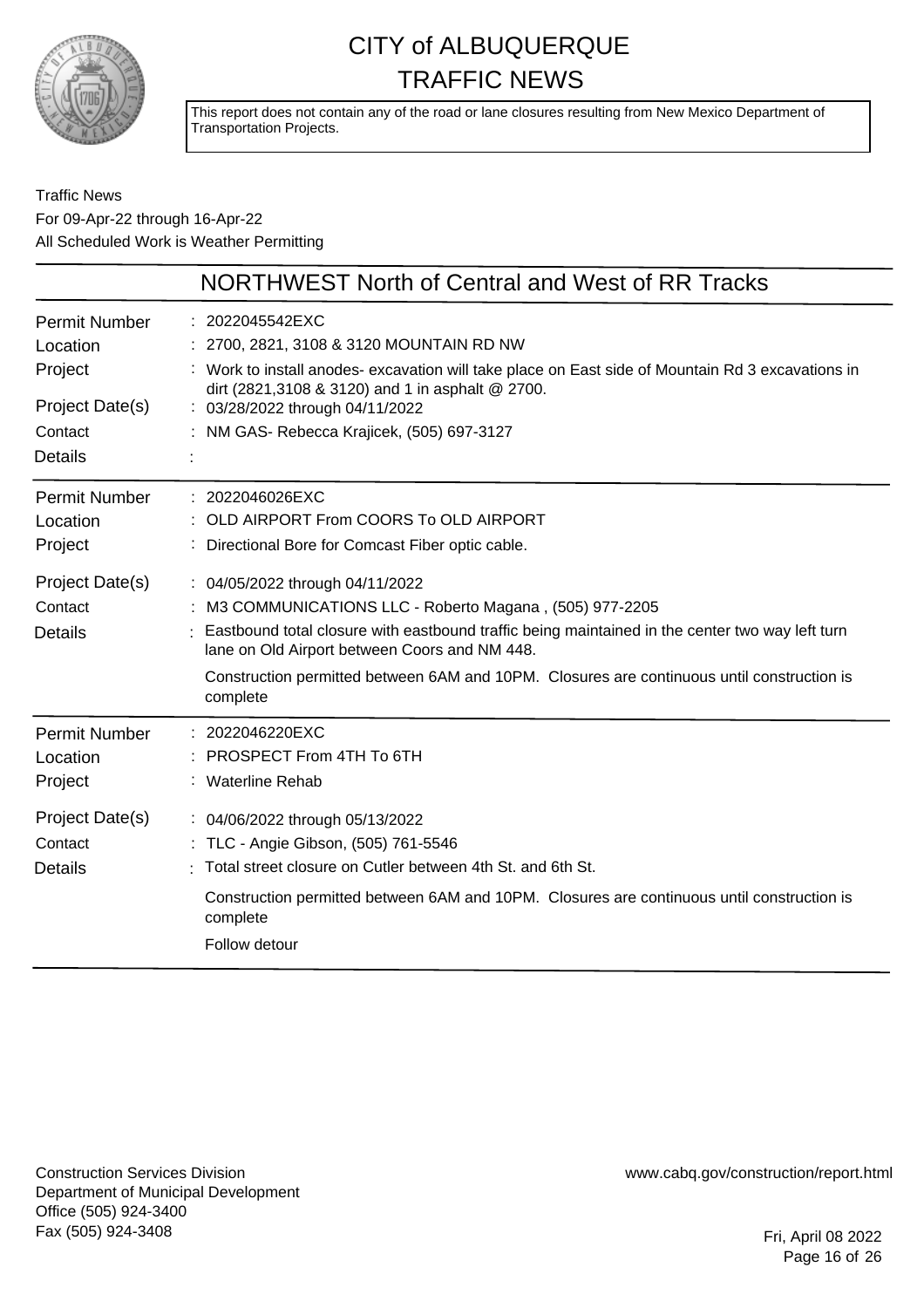

This report does not contain any of the road or lane closures resulting from New Mexico Department of Transportation Projects.

Traffic News For 09-Apr-22 through 16-Apr-22 All Scheduled Work is Weather Permitting

|                                             | NORTHWEST North of Central and West of RR Tracks                                                                                                                                                                                                                                                                                  |
|---------------------------------------------|-----------------------------------------------------------------------------------------------------------------------------------------------------------------------------------------------------------------------------------------------------------------------------------------------------------------------------------|
| <b>Permit Number</b><br>Location<br>Project | : 2022045415EXC<br>: WESTSIDE From GOLF COURSE To NM 528<br>: Install Raw Water Trans Line for Intel Corp                                                                                                                                                                                                                         |
| Project Date(s)<br>Contact<br>Details       | $\therefore$ 03/01/2022 through 05/30/2022<br>: AUI- Corey Bond, (505) 966-6387<br>: Total eastbound closure of Westside Blvd between Golf Course Rd. and NM 528. Two-way<br>traffic will be maintained in the new westbound lanes.<br>Construction permitted between 6AM and 10PM. Closures are continuous until construction is |
|                                             | complete                                                                                                                                                                                                                                                                                                                          |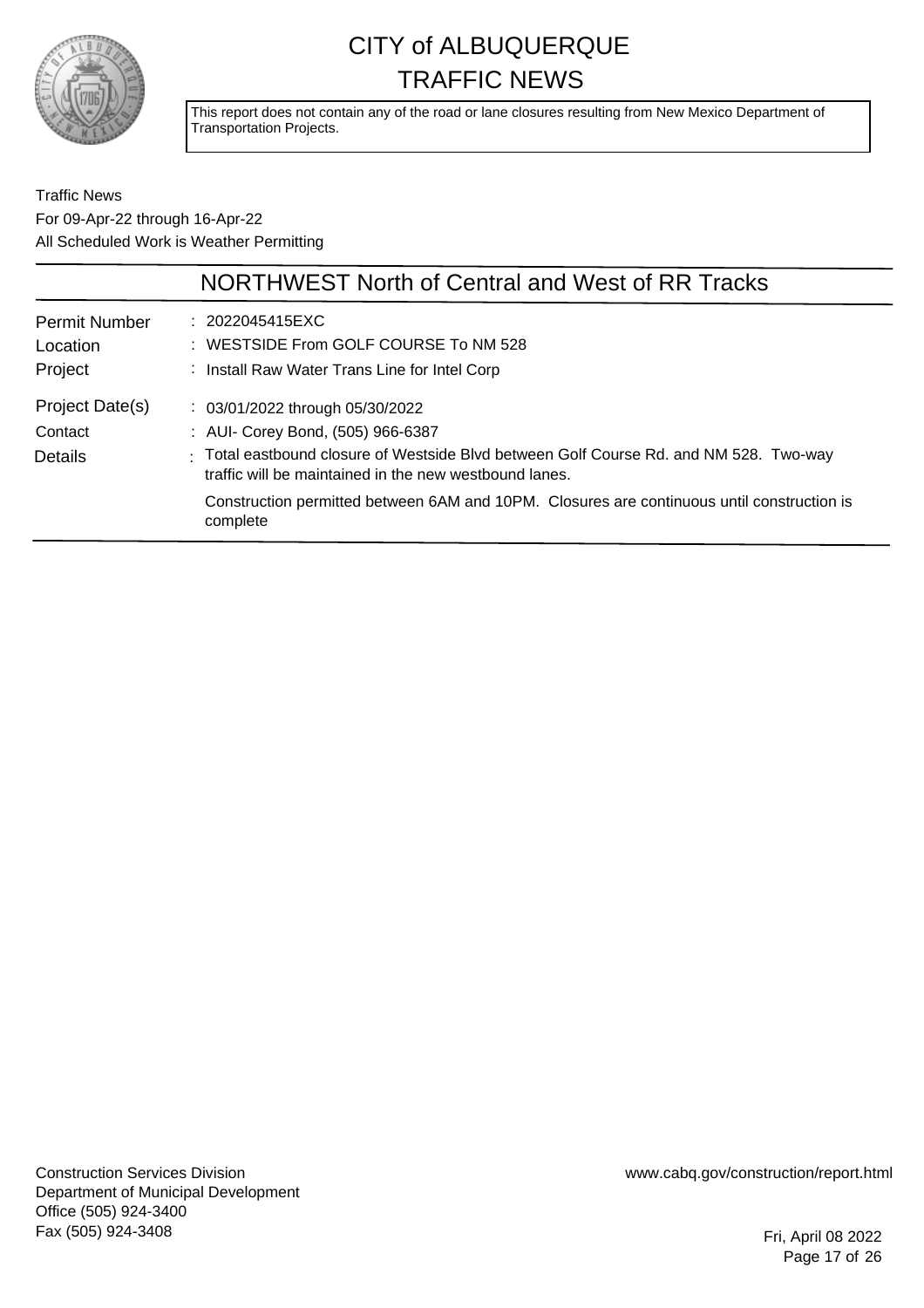

This report does not contain any of the road or lane closures resulting from New Mexico Department of Transportation Projects.

#### Traffic News For 09-Apr-22 through 16-Apr-22 All Scheduled Work is Weather Permitting

|                                                                                             | <b>SOUTHEAST South of Central and East of RR Tracks</b>                                                                                                                                                                                                                                                                                                                                                                                                                                                                                                                                                                                        |
|---------------------------------------------------------------------------------------------|------------------------------------------------------------------------------------------------------------------------------------------------------------------------------------------------------------------------------------------------------------------------------------------------------------------------------------------------------------------------------------------------------------------------------------------------------------------------------------------------------------------------------------------------------------------------------------------------------------------------------------------------|
| <b>Permit Number</b><br>Location<br>Project                                                 | 2022045982EXC<br>WILLIAM FROM AVENIDA CESAR CHAVEZ TO CLIFTON<br>: Crack Sealing Residential Neighborhood.                                                                                                                                                                                                                                                                                                                                                                                                                                                                                                                                     |
| Project Date(s)<br>Contact<br><b>Details</b>                                                | : 03/30/2022 through 04/30/2022<br>DISMUKE CONSTRUCTION- Randy Carter, (505) 884-1633<br>Closure on Williams, due to crack sealing operation, between Avenida Cesar Chavez and<br>Clifton.<br>Preferable closure will be from one block to another separated by two streets.<br>Maximum barricade length permitted will be in the increment of 1600'.<br>LANE CLOSURE FROM 9 A.M. TO 4 P.M. ONLY.<br>This traffic control setup includes a flagging operation, use caution and be prepared to stop.                                                                                                                                            |
| <b>Permit Number</b><br>Location<br>Project<br>Project Date(s)<br>Contact<br><b>Details</b> | 2022045797EXC<br>VARIOUS ROADS AVENIDA CESAR CHAVEZ, COMMERCIAL, BROADWAY<br>Neighborhood. Commercial St. to north & west, Broadway to East, Avendia Cesar Chavez to<br>South.<br>: 03/16/2022 through 04/12/2022<br>: NM UNDERGROUND UTILITIES- Danny Montano, (505) 401-2187                                                                                                                                                                                                                                                                                                                                                                 |
| <b>Permit Number</b><br>Location<br>Project<br>Project Date(s)<br>Contact<br><b>Details</b> | : 2021043341EXC<br>BROADWAY From WESMECO To SAN JOSE LATERAL<br>Remove and Reconstruct North Bound Broadway and West Bound Woodward. Includes<br>Signals/ Storm System/ roadway/ sidewalk/curb/and drive.<br>: 10/18/2021 through 05/18/2022<br>: AUI- Dartanyan Wofford, (505) 220-6503<br>Phase 1: Northbound total closure with southbound traffic split on Broadway between San Jose<br>Lateral and Bethel.<br>Phase 2: Eastbound total closure with westbound traffic split on Woodward between San Jose<br>Drain and Broadway.<br>Construction permitted between 6AM and 10PM. Closures are continuous until construction is<br>complete |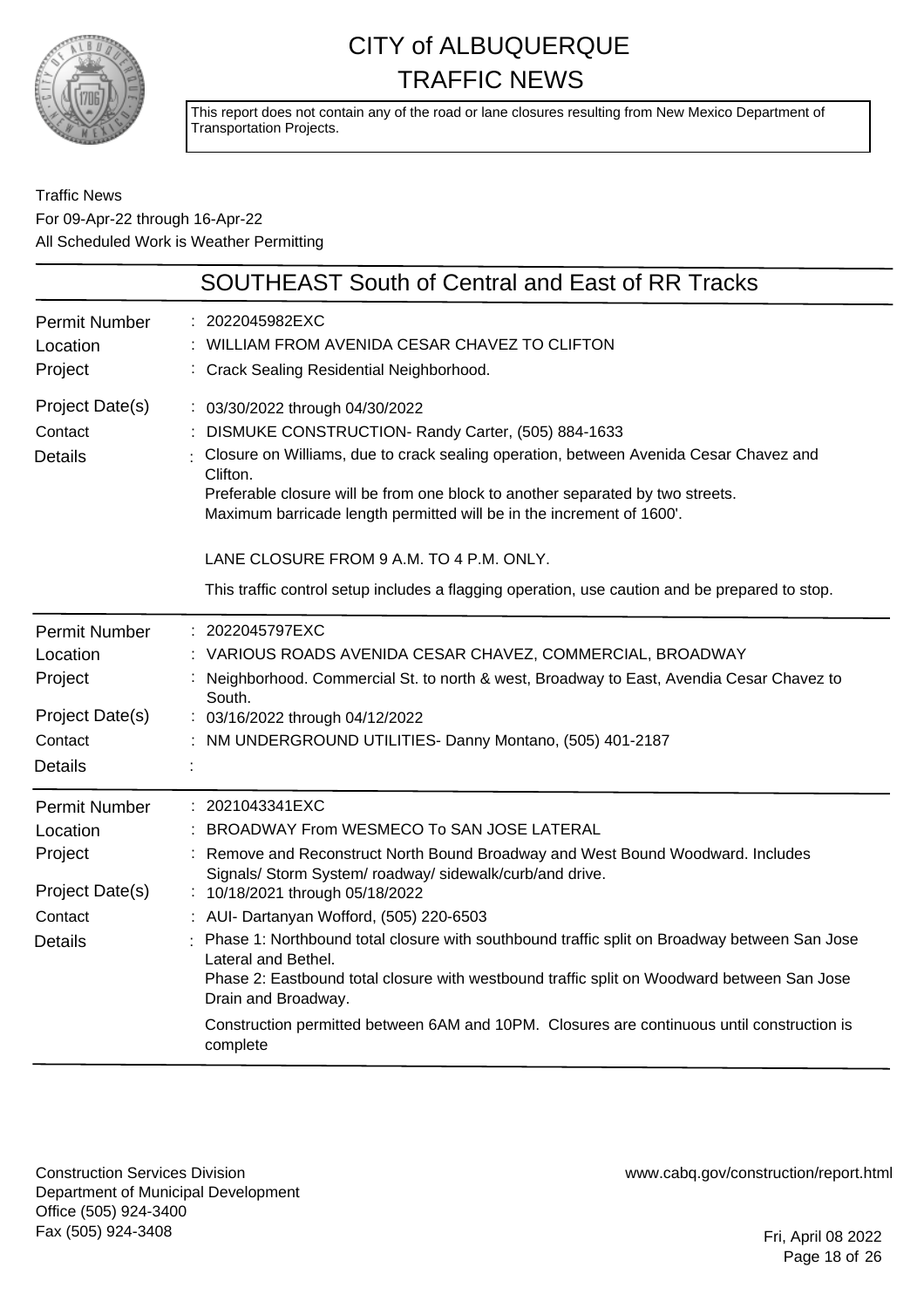

This report does not contain any of the road or lane closures resulting from New Mexico Department of Transportation Projects.

#### Traffic News For 09-Apr-22 through 16-Apr-22 All Scheduled Work is Weather Permitting

|                                  | <b>SOUTHEAST South of Central and East of RR Tracks</b>                                                                                                                                                                                                                                               |
|----------------------------------|-------------------------------------------------------------------------------------------------------------------------------------------------------------------------------------------------------------------------------------------------------------------------------------------------------|
| <b>Permit Number</b><br>Location | : 2022046067EXC<br>: BROADWAY From SOUTHERN To THAXTON                                                                                                                                                                                                                                                |
| Project<br>Project Date(s)       | : Sanitary Sewer Rehabilitation using Pipe Bursting. Methods and reconnection of the existing<br>SAS Services. WO # 02321.02603.<br>: 04/11/2022 through 04/22/2022                                                                                                                                   |
| Contact                          | : RMCI - Ron Fernandez, (505) 250-4207                                                                                                                                                                                                                                                                |
| <b>Details</b>                   | Southbound right lane and sidewalk closure on Broadway between Southern and Gibson.<br>Total street closure on Southern, Kathryn, John, Anderson and Thaxton west of Broadway.<br>Preferable closure will be from on block to another.<br>Maximum barricade length permissible is in 1600' increment. |
|                                  | CONSTRUCTION PERMITTED BETWEEN 7 A.M. AND 7 P.M. ONLY                                                                                                                                                                                                                                                 |
|                                  | Follow detour                                                                                                                                                                                                                                                                                         |
| <b>Permit Number</b>             | : 2022046135EXC                                                                                                                                                                                                                                                                                       |
| Location                         | : EUBANK And DEVELOPMENT                                                                                                                                                                                                                                                                              |
| Project                          | : Replacing section of curb and gutter that was removed for construction. WO# W91238-11-D-<br>0010.                                                                                                                                                                                                   |
| Project Date(s)                  | : 04/12/2022 through 04/13/2022                                                                                                                                                                                                                                                                       |
| Contact                          | : COMPASS ENGINEERING - MJ Alsaadi, (505) 221-6003                                                                                                                                                                                                                                                    |
| <b>Details</b>                   | Southbound parking lane, bike lane and sidewalk closure on Eubank north of Development.                                                                                                                                                                                                               |
|                                  | Construction permitted between 6AM and 10PM. Closures are continuous until construction is<br>complete                                                                                                                                                                                                |
| <b>Permit Number</b>             | : 2022045811EXC                                                                                                                                                                                                                                                                                       |
| Location                         | UNIVERSITY From TIJERAS ARROYO To UNIVERSITY                                                                                                                                                                                                                                                          |
| Project                          | : Roadway and Bridge Improvements (Gravel Mulch install in medians).                                                                                                                                                                                                                                  |
| Project Date(s)                  | : 03/21/2022 through 04/21/2022                                                                                                                                                                                                                                                                       |
| Contact                          | : AUI - Marshall Vickers, (505) 242-4848                                                                                                                                                                                                                                                              |
| <b>Details</b>                   | : Southbound total closure on University with northbound traffic split at Tijeras Arroyo.                                                                                                                                                                                                             |
|                                  | LANE CLOSURE FROM 6 A.M. to 10 P.M. ONLY                                                                                                                                                                                                                                                              |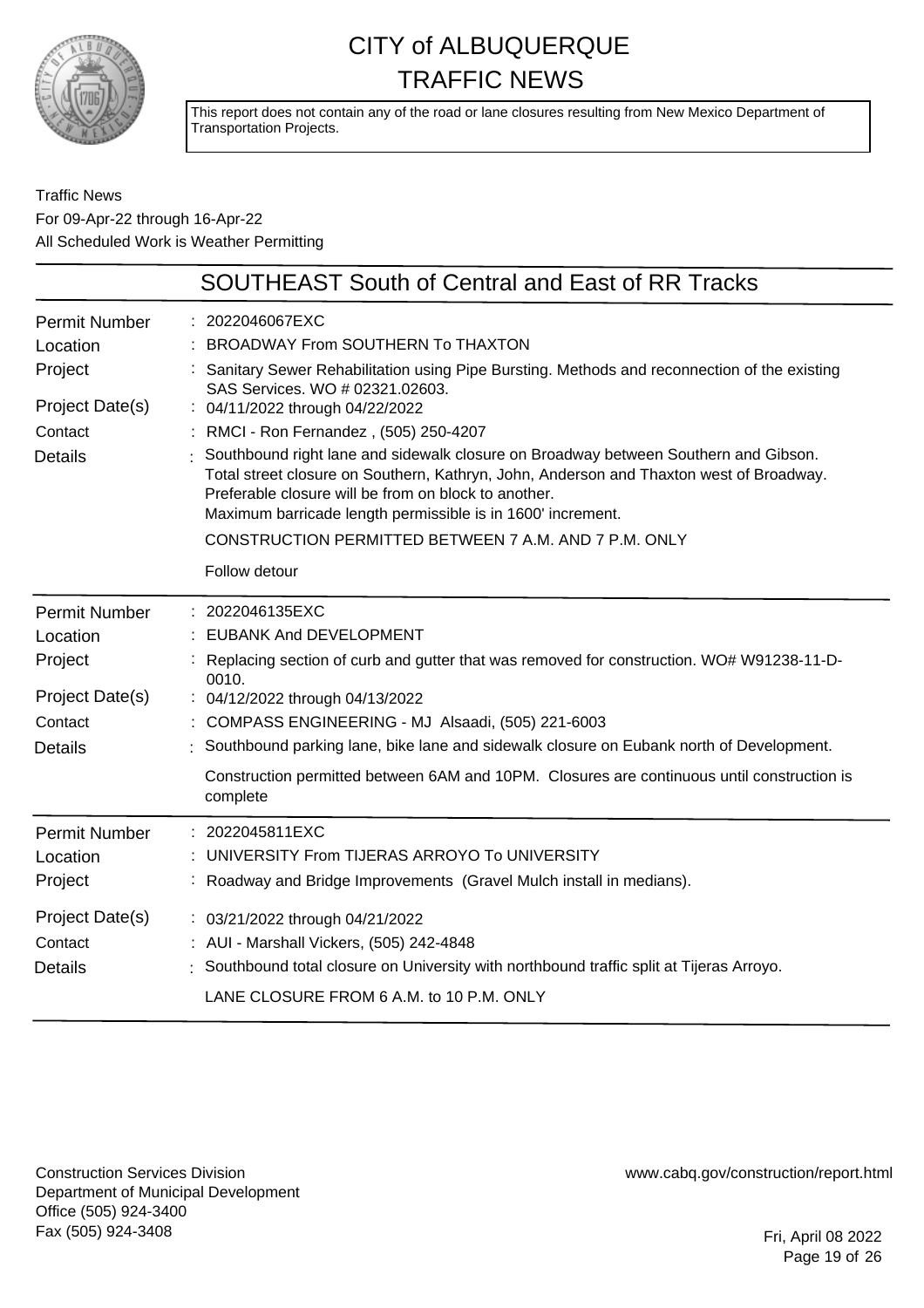

This report does not contain any of the road or lane closures resulting from New Mexico Department of Transportation Projects.

#### Traffic News For 09-Apr-22 through 16-Apr-22 All Scheduled Work is Weather Permitting

|                                                                           | <b>SOUTHEAST South of Central and East of RR Tracks</b>                                                                                                                                                                                                                                                 |
|---------------------------------------------------------------------------|---------------------------------------------------------------------------------------------------------------------------------------------------------------------------------------------------------------------------------------------------------------------------------------------------------|
| <b>Permit Number</b><br>Location<br>Project                               | : 2021038667EXC<br>: UNIVERSITY and TIJERAS ARROYO<br>: ROADWAY AND BRIDGE IMPROVEMENTS                                                                                                                                                                                                                 |
| Project Date(s)<br>Contact<br>Details                                     | : 01/25/2021 through 05/07/2022<br>: AUI - Marshall Vickers, (505) 242-4848<br>: Northbound total closure on University north of Los Picaros. Northbound traffic will be<br>maintained in the southbound left lane.<br>CONSTRUCTION PERMITTED BETWEEN 7 A.M. AND 7 P.M. ONLY<br>Traffic will run slowly |
| <b>Permit Number</b><br>Location<br>Project<br>Project Date(s)<br>Contact | : 2022045983EXC<br>: MONROE FROM ZUNI To JEFFERSON SE<br>: Crack Sealing Residential Neighborhood.<br>: 03/30/2022 through 07/29/2022<br>: DISMUKE CONSTRUCTION- Randy Carter, (505) 884-1633                                                                                                           |
| Details                                                                   |                                                                                                                                                                                                                                                                                                         |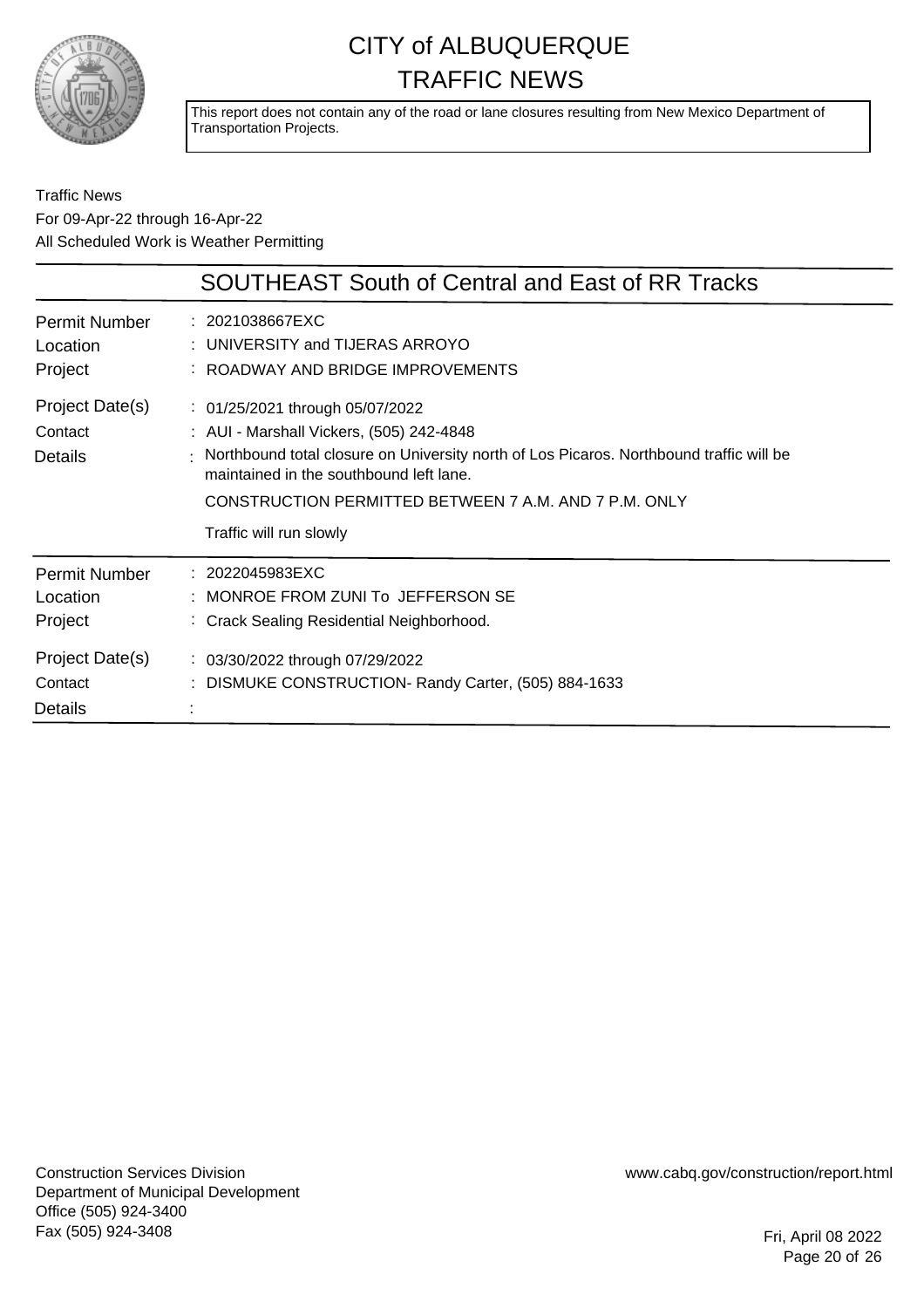

This report does not contain any of the road or lane closures resulting from New Mexico Department of Transportation Projects.

Traffic News For 09-Apr-22 through 16-Apr-22 All Scheduled Work is Weather Permitting

| <b>SOUTHWEST South of Central and West of RR Tracks</b>                                                                                                                                                                                                                                                                                                                                                                                                                                                                                                                             |
|-------------------------------------------------------------------------------------------------------------------------------------------------------------------------------------------------------------------------------------------------------------------------------------------------------------------------------------------------------------------------------------------------------------------------------------------------------------------------------------------------------------------------------------------------------------------------------------|
| 2021043172SU<br>2ND From TIJERAS To MARQUETTE<br><b>Convention Center Roof Rehab</b>                                                                                                                                                                                                                                                                                                                                                                                                                                                                                                |
| : 02/01/2021 through 04/30/2022<br>: FACILITY BUILD - Renier Long, (505) 934-9777<br>Southbound right lane and sidewalk closure on 2nd St. between Marquette Ave and Tijeras Ave<br>on various days.<br>Closure is not continuous.                                                                                                                                                                                                                                                                                                                                                  |
| : 2022045789EXC<br>2ND From SOUTHERN To AVENIDA CESAR CHAVEZ<br>: Water and Sewer Tap                                                                                                                                                                                                                                                                                                                                                                                                                                                                                               |
| : 03/28/2022 through 04/09/2022<br>: TOTAL CONTRACTING SERVICES - Rick Coe, (505) 545-3831<br>Phase I (3/28 thru 4/3): Southbound sidewalk and shoulder closure on 2nd St. south of<br>Southern Blvd.<br>Phase II (4/4 thru 4/8): Total southbound closure on 2nd St. south of Southern Blvd.<br>Southbound traffic will be detoured to Broadway Blvd.<br>This traffic control setup includes a flagging operation, use caution and be prepared to stop.<br>Follow detour<br>Construction permitted between 6AM and 10PM. Closures are continuous until construction is<br>complete |
| 2021043814EXC<br>2ND From PACIFIC To SANTA FE<br>New Paving and Raised Intersection of Pacific and Santa Fe, New Storm drain inlets, and<br>sidewalk and ADA Ramp Replacement- adding landscaping between Roadway and Sidewalk<br>: 01/03/2022 through 05/13/2022<br>JAYNES Corp - Stetson Chandler, (505) 345-8591                                                                                                                                                                                                                                                                 |
|                                                                                                                                                                                                                                                                                                                                                                                                                                                                                                                                                                                     |

Construction Services Division Department of Municipal Development Office (505) 924-3400 Fax (505) 924-3408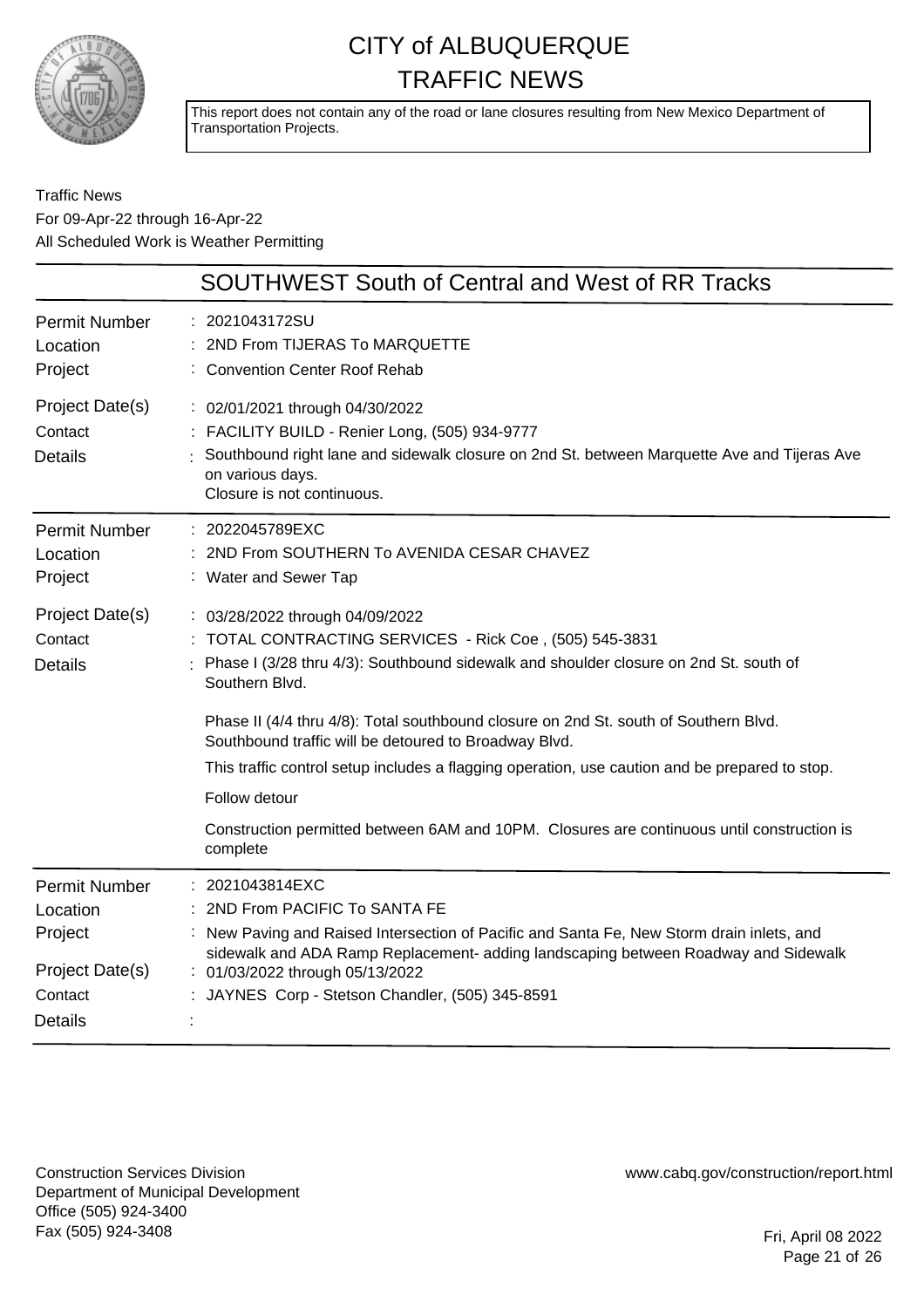

This report does not contain any of the road or lane closures resulting from New Mexico Department of Transportation Projects.

#### Traffic News For 09-Apr-22 through 16-Apr-22 All Scheduled Work is Weather Permitting

|                                              | <b>SOUTHWEST South of Central and West of RR Tracks</b>                                                                                                                                                                                                                                                                                                                                                                                                              |
|----------------------------------------------|----------------------------------------------------------------------------------------------------------------------------------------------------------------------------------------------------------------------------------------------------------------------------------------------------------------------------------------------------------------------------------------------------------------------------------------------------------------------|
| <b>Permit Number</b><br>Location<br>Project  | : 2022046139EXC<br>86TH From SUNSET GARDENS To ASGARD<br>Installation of Verizon Small Cell Light Pole.                                                                                                                                                                                                                                                                                                                                                              |
| Project Date(s)<br>Contact<br><b>Details</b> | : 04/12/2022 through 05/12/2022<br>: COLLINS ENGINE GENERATOR SERVICE - Dulce Boles, (505) 720-9815<br>: Southbound right lane, bike lane and sidewalk closure with southbound traffic being maintained<br>in the center two way left turn lane on 86th St. between Sunset Gardens and Asgard.<br>Eastbound parking lane and sidewalk closure on Sunset Garden west of 86th St.<br>LANE CLOSURE FROM 9 A.M. TO 4 P.M. ONLY.                                          |
| <b>Permit Number</b><br>Location<br>Project  | : 2022045862EXC<br>: 98TH From DE VARGAS To BENAVIDES<br>Sage Plaza Work Order - Install New Sidewalks, Curb Ramps, and Valley Gutters.                                                                                                                                                                                                                                                                                                                              |
| Project Date(s)<br>Contact<br><b>Details</b> | : 03/22/2022 through 04/22/2022<br>: CORNERSTONE CONTRACTOR'S LLC - ELOY M. NEVAREZ, (505) 385-7531<br>Phase I (3/22 thru 4/1): Eastbound right lane, bike lane, and sidewalk closure on De Vargas Rd.<br>west of 98th St.<br>Phase II (4/4 thru 4/22): Southbound right lane and bike lane closure on 98th St. between De<br>Vargas Rd. and Benavides Rd.<br>Construction permitted between 6AM and 10PM. Closures are continuous until construction is<br>complete |
| <b>Permit Number</b><br>Location<br>Project  | 2022045984EXC<br>: ADDRESSES BETWEEN BLAKE, 98TH and UNSER<br>: Crack Sealing Residential Neighborhood.                                                                                                                                                                                                                                                                                                                                                              |
| Project Date(s)<br>Contact<br><b>Details</b> | : 03/30/2022 through 07/29/2022<br>DISMUKE CONSTRUCTION- Randy Carter, (505) 884-1633                                                                                                                                                                                                                                                                                                                                                                                |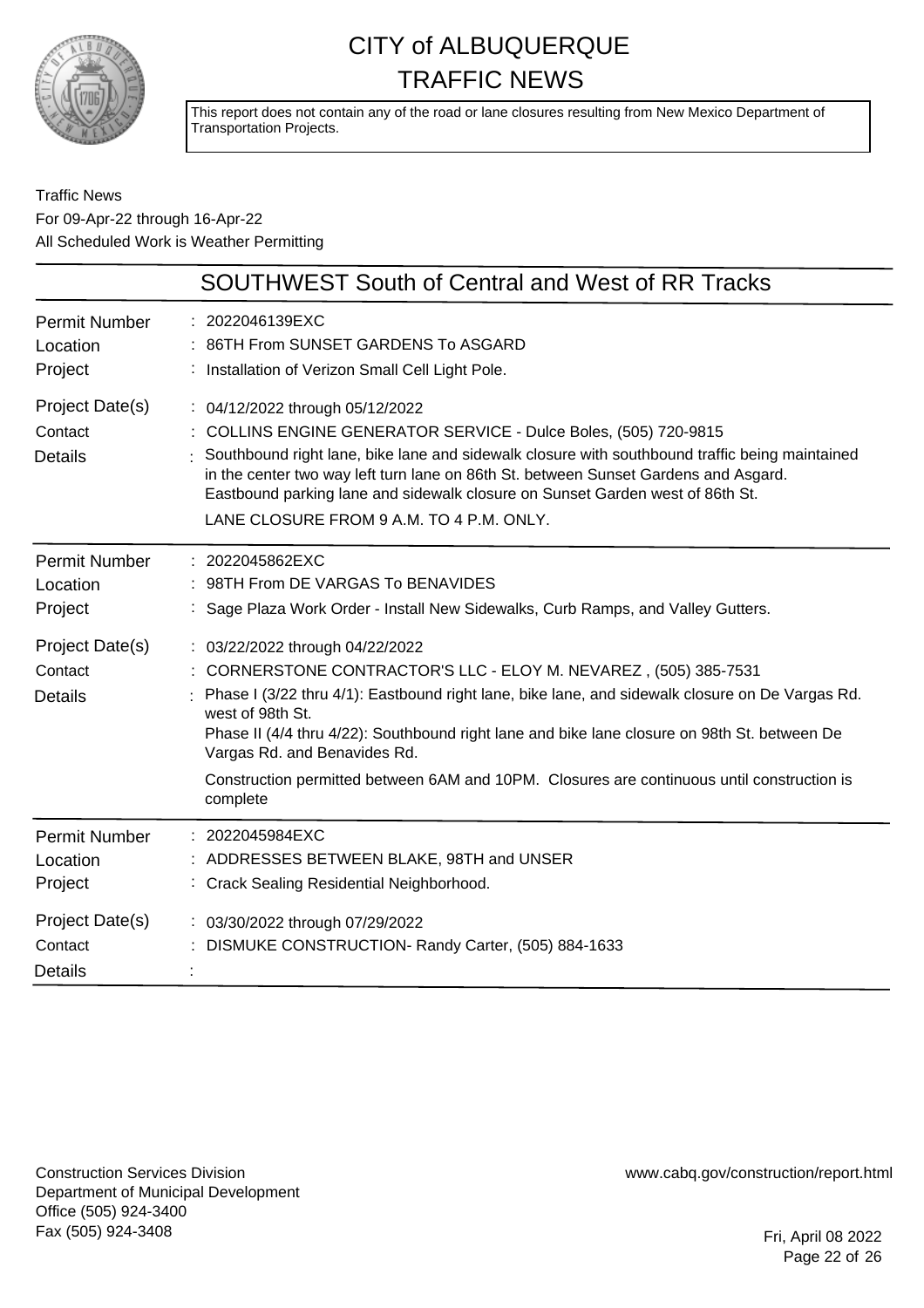

This report does not contain any of the road or lane closures resulting from New Mexico Department of Transportation Projects.

#### Traffic News For 09-Apr-22 through 16-Apr-22 All Scheduled Work is Weather Permitting

|                                  | <b>SOUTHWEST South of Central and West of RR Tracks</b>                                                           |
|----------------------------------|-------------------------------------------------------------------------------------------------------------------|
| <b>Permit Number</b><br>Location | : 2022046142EXC<br>: 8101 to 8207 CENTRAL                                                                         |
| Project                          | : SUE Level A for Wua's preparation for ALB complete Streets west central ave from 98th st to<br>Sarracino place. |
| Project Date(s)                  | : 04/13/2022 through 04/26/2022                                                                                   |
| Contact                          | : SMITH ENGINEERING COMPANY - Clay Scott, (505) 331-6430                                                          |
| <b>Details</b>                   |                                                                                                                   |
| <b>Permit Number</b>             | : 2022045802EXC                                                                                                   |
| Location                         | : 10700 CONNEMARA, TANAGER, TOWER                                                                                 |
| Project                          | : Bore on the Shoulder Connemara, Tanager, Tower Rd SW.                                                           |
| Project Date(s)                  | : 03/18/2022 through 04/19/2022                                                                                   |
| Contact                          | : MEGACOMM - AMBERLY Encinias, (505) 615-0114                                                                     |
| <b>Details</b>                   | Phase 1: Westbound parking lane and sidewalk closure on Tower between Snow Vista Trail<br>and Tanager.            |
|                                  | Phase 2: Southbound parking lane and sidewalk closure on Tanager between Tower and<br>Connemera.                  |
|                                  | Construction permitted between 6AM and 10PM. Closures are continuous until construction is<br>complete            |
| <b>Permit Number</b>             | : 2022046092EXC                                                                                                   |
| Location                         | EUCARIZ and 90TH INTERSECTION                                                                                     |
| Project                          | : Small Cell Install.                                                                                             |
| Project Date(s)                  | : 04/06/2022 through 05/13/2022                                                                                   |
| Contact                          | QUALTEK WIRELESS - Aaron Dunn, (505) 234-2363                                                                     |
| <b>Details</b>                   |                                                                                                                   |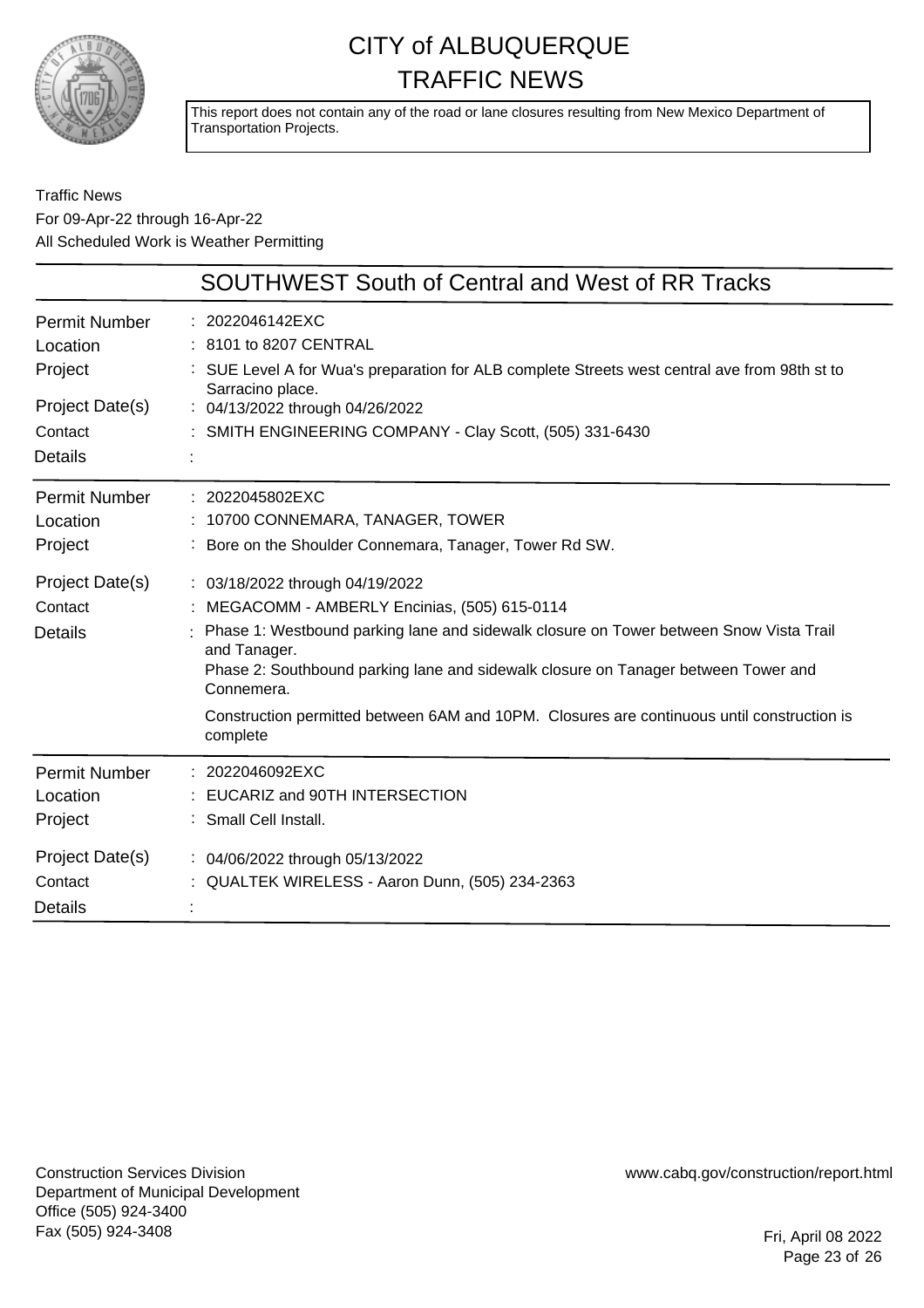

This report does not contain any of the road or lane closures resulting from New Mexico Department of Transportation Projects.

Traffic News For 09-Apr-22 through 16-Apr-22 All Scheduled Work is Weather Permitting

|                                                                                             | <b>SOUTHWEST South of Central and West of RR Tracks</b>                                                                                                                                                                                                                                                                                                                                                                                                                                                                                       |
|---------------------------------------------------------------------------------------------|-----------------------------------------------------------------------------------------------------------------------------------------------------------------------------------------------------------------------------------------------------------------------------------------------------------------------------------------------------------------------------------------------------------------------------------------------------------------------------------------------------------------------------------------------|
| <b>Permit Number</b><br>Location<br>Project                                                 | 2022046117EXC<br>KIMELA And SUMMERFIELD<br>Place conduit and fiber.                                                                                                                                                                                                                                                                                                                                                                                                                                                                           |
| Project Date(s)<br>Contact<br><b>Details</b>                                                | : 04/11/2022 through 04/15/2022<br>: LIGHT CONNECTIONS - Steve Litle, (303) 809-7696<br>Northbound parking lane and sidewalk closure on Summerfield between Opal Mist and Kimela.<br>East parking lane and sidewalk closure on Kimela between Summerfield and Unser.<br>Southbound right lane, bike lane and sidewalk closure on Unser south of Kimela.<br>LANE CLOSURE FROM 9 A.M. TO 4 P.M. ONLY.                                                                                                                                           |
| <b>Permit Number</b><br>Location<br>Project<br>Project Date(s)<br>Contact<br><b>Details</b> | 2021043247EXC<br>MARQUETTE And 1ST<br>Marquette Avenue railroad crossing 1st street to<br>Commercial street.<br>10/14/2021 through 05/31/2022<br>: GUZMAN TRACTOR SERVICES, LLC- Rebecca, (505) 907-1712<br>Phase 1: Closure of Marquette and 1st St. west of railroad tracks.<br>Phase 2: Closure of Marquette and Commercial east of railroad tracks.<br>CONSTRUCTION PERMITTED BETWEEN 7 A.M. AND 7 P.M. ONLY<br>Follow detour                                                                                                             |
| <b>Permit Number</b><br>Location<br>Project<br>Project Date(s)<br>Contact<br><b>Details</b> | : 2022045744EXC<br>OLD COORS And BRIDGE<br>Install Final Intersection Markings and Striping<br>: 03/16/2022 through 04/29/2022<br>: AUI- Corey Bond, (505) 966-6387<br>Westbound closure of Bridge Blvd at Old Coors Dr. East/west traffic will be maintained in the<br>eastbound lanes. North and southbound outside lane closures on Old Coors Rd. at Bridge<br>Blvd. North/south traffic will be maintained in the inside lanes.<br>Construction permitted between 6AM and 10PM. Closures are continuous until construction is<br>complete |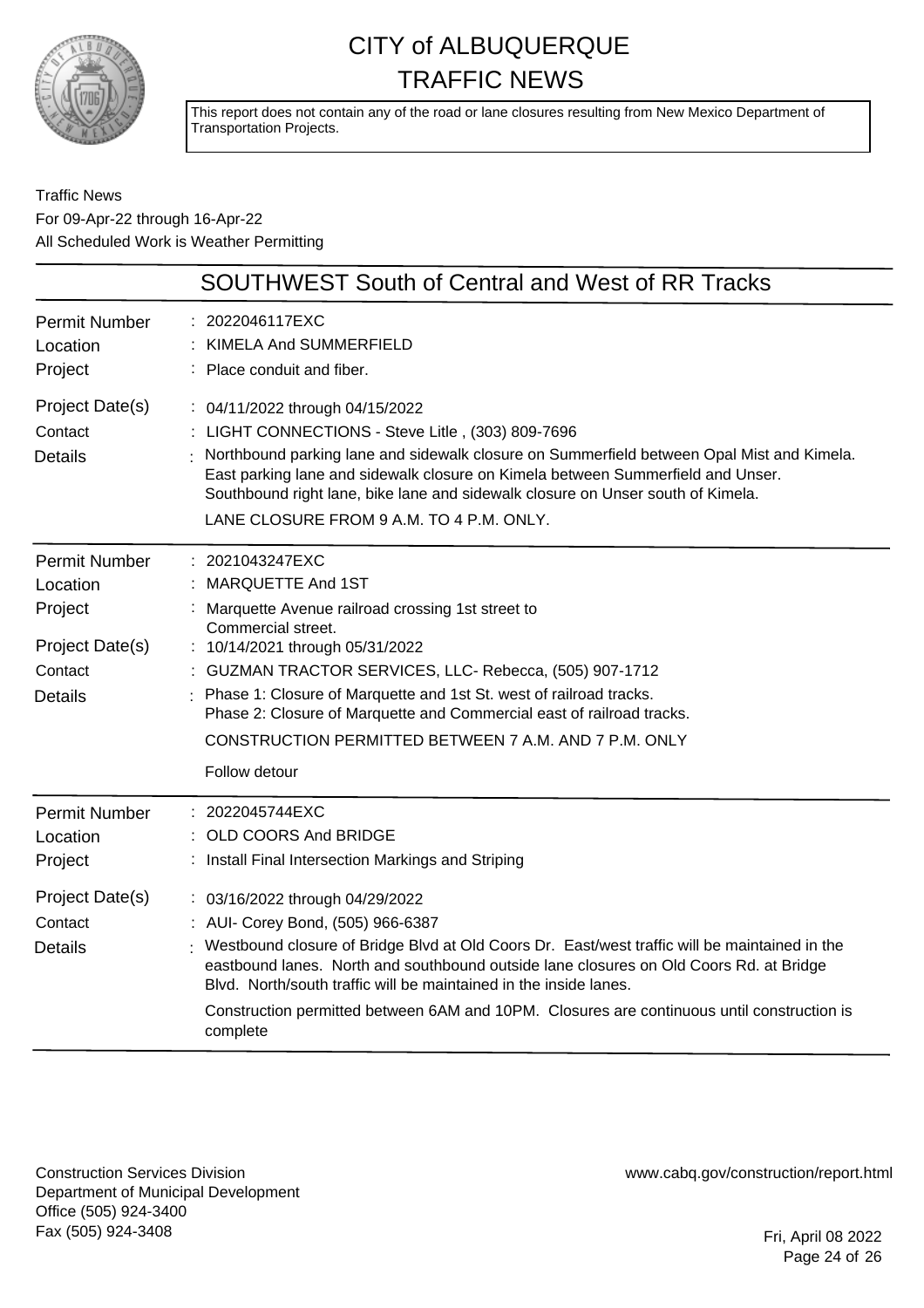

This report does not contain any of the road or lane closures resulting from New Mexico Department of Transportation Projects.

#### Traffic News For 09-Apr-22 through 16-Apr-22 All Scheduled Work is Weather Permitting

|                                              | <b>SOUTHWEST South of Central and West of RR Tracks</b>                                                                                                                                                                                                                                         |
|----------------------------------------------|-------------------------------------------------------------------------------------------------------------------------------------------------------------------------------------------------------------------------------------------------------------------------------------------------|
| <b>Permit Number</b><br>Location<br>Project  | : 2022045936EXC<br>SAGE And 82ND<br>: Place conduit and fiber.                                                                                                                                                                                                                                  |
| Project Date(s)<br>Contact<br><b>Details</b> | : 04/04/2022 through 04/11/2022<br>: LIGHT CONNECTIONS - Steve Litle, (303) 809-7696<br>Eastbound sidewalk closure on Sage between 82nd St. and Corel.<br>Southbound parking lane and sidewalk closure on 82nd St. south of Sage.<br>LANE CLOSURE FROM 9 A.M. TO 4 P.M. ONLY.                   |
| <b>Permit Number</b><br>Location<br>Project  | : 2022045886EXC<br>: SAGE From 86TH To 82ND<br>: Bore Placement of Fiber.                                                                                                                                                                                                                       |
| Project Date(s)<br>Contact<br><b>Details</b> | : 04/13/2022 through 04/28/2022<br>: VOLT INC- Danny Padilla, (505) 573-4954<br>Eastbound right lane and sidewalk closure on Sage between 86th St. and 82nd St.<br>Southbound parking lane and sidewalk closure on 82nd St. south of Sage.<br>LANE CLOSURE FROM 9 A.M. TO 4 P.M. ONLY.          |
| <b>Permit Number</b><br>Location<br>Project  | : 2022046028EXC<br>: SAGE And BLAZICK<br>: Place conduit and fiber.                                                                                                                                                                                                                             |
| Project Date(s)<br>Contact<br><b>Details</b> | : 04/11/2022 through 04/14/2022<br>: LIGHT CONNECTIONS - Steve Litle, (303) 809-7696<br>: Westbound right lane and sidewalk closure on Sage between 90th St. and Blazick.<br>Northbound parking lane and sidewalk closure on Blazick north of Sage.<br>LANE CLOSURE FROM 9 A.M. TO 4 P.M. ONLY. |